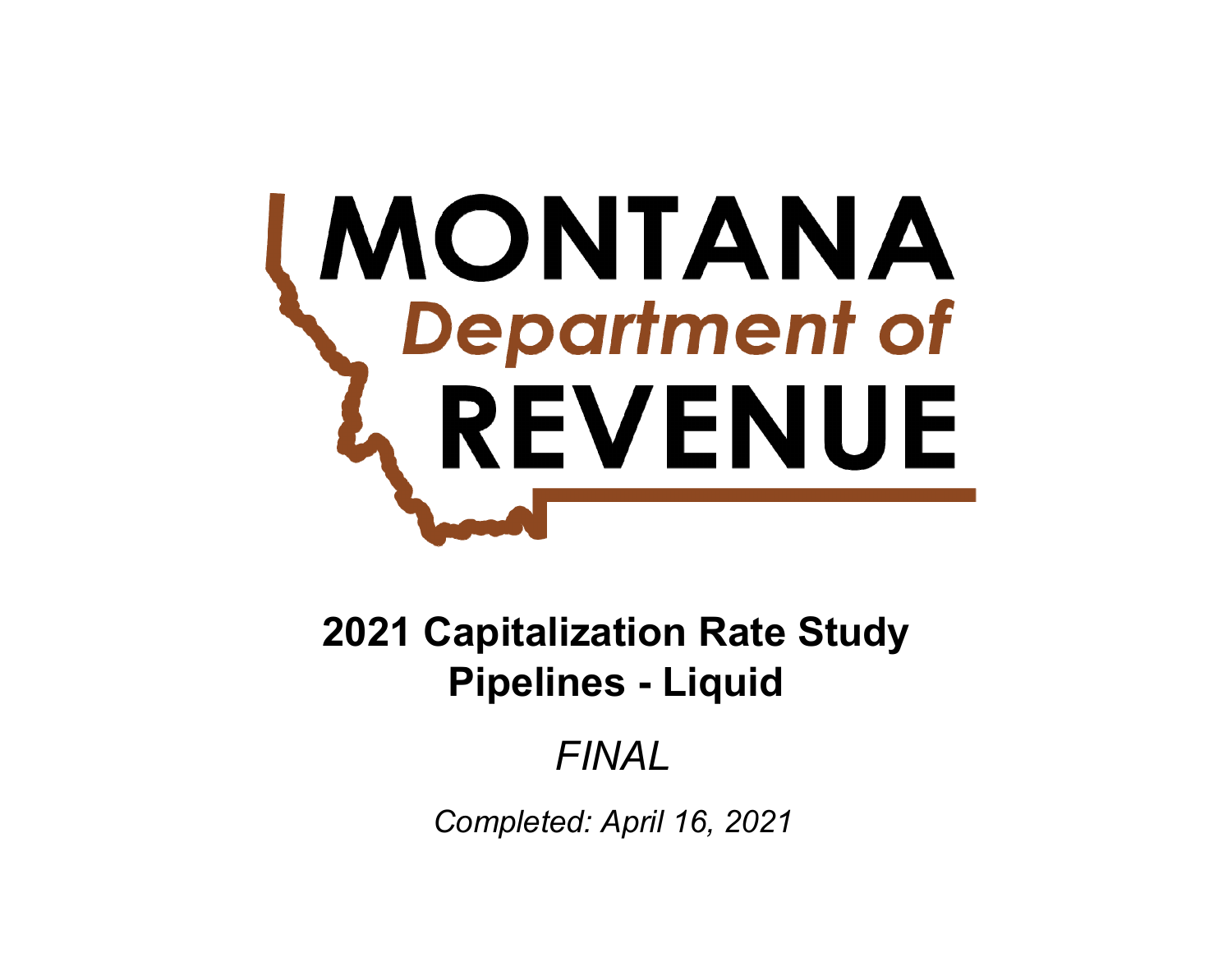# **Yield Capitalization Rate Conclusion**

**Industry: Pipelines - Liquid**

**2021 Assessment Year**

| Capital Structure <sup>[1]</sup><br>Equity<br>Debt                                                                                                                                                                                                                                                                             | 55.00%<br>45.00%                                        |                                                      |
|--------------------------------------------------------------------------------------------------------------------------------------------------------------------------------------------------------------------------------------------------------------------------------------------------------------------------------|---------------------------------------------------------|------------------------------------------------------|
| <b>Equity Cost of Capital</b><br>Capital Asset Pricing Model - Ex Post <sup>[2]</sup><br>Capital Asset Pricing Model - Ex Ante <sup>[2]</sup><br>3 Stage Dividend Discount Model - Dividends <sup>[3]</sup><br>3 Stage Dividend Discount Model - Earnings <sup>[3]</sup><br><b>Weighted Average</b><br>Selected Cost of Equity | 10.51%<br>8.51%<br>22.35%<br>20.25%<br>13.05%<br>13.05% | Weighting<br>35%<br>35%<br>15%<br><u>15%</u><br>100% |
| <b>Debt Cost of Capital</b><br>A - Mergent's - Avg. YTM of A Rated Corporate Bonds <sup>[4]</sup><br>Baa - Mergent's - Avg. YTM of Baa Rated Corporate Bonds <sup>[4]</sup><br>Ba - MTDOR - Avg. YTM of Ba Rated Corporate Bonds <sup>[5]</sup><br><b>Weighted Average</b><br>Selected Cost of Debt                            | 2.72%<br>3.16%<br>6.54%<br>6.54%<br>6.54%               | Weighting<br>$0\%$<br>$0\%$<br>100%<br>100%          |
| <b>Weighted Average Cost of Capital (WACC)</b><br>Capital<br>Source of                                                                                                                                                                                                                                                         | <b>Marginal Tax After-tax Cost</b>                      |                                                      |

| ouu ce ui             | <b>G</b> ullal   |                        | <b>Maryillar</b> Tax | AILEI-LAX UUSL |                      |
|-----------------------|------------------|------------------------|----------------------|----------------|----------------------|
| Capital               | <b>Structure</b> | <b>Cost of Capital</b> | Rate                 | of Capital     | <b>Weighted Cost</b> |
| Equity                | 55.00%           | 13.05%                 |                      | 13.05%         | 7.18%                |
| Debt                  | 45.00%           | 6.54%                  | 24.00%               | 4.97%          | 2.24%                |
| <b>WACC</b>           | $100.00\%$       |                        |                      |                | 9.41%                |
| <b>WACC (Rounded)</b> |                  |                        |                      |                | 9.45%                |
|                       |                  |                        |                      |                |                      |

# Notes

[1] From worksheet: Capital Structure

[2] From worksheet: Capital Asset Pricing Model Summary

[3] From worksheet: Yield Equity Summary

[4] January 2021, Mergent Bond Record

[5] Montana Department of Revenue High Yield Debt Study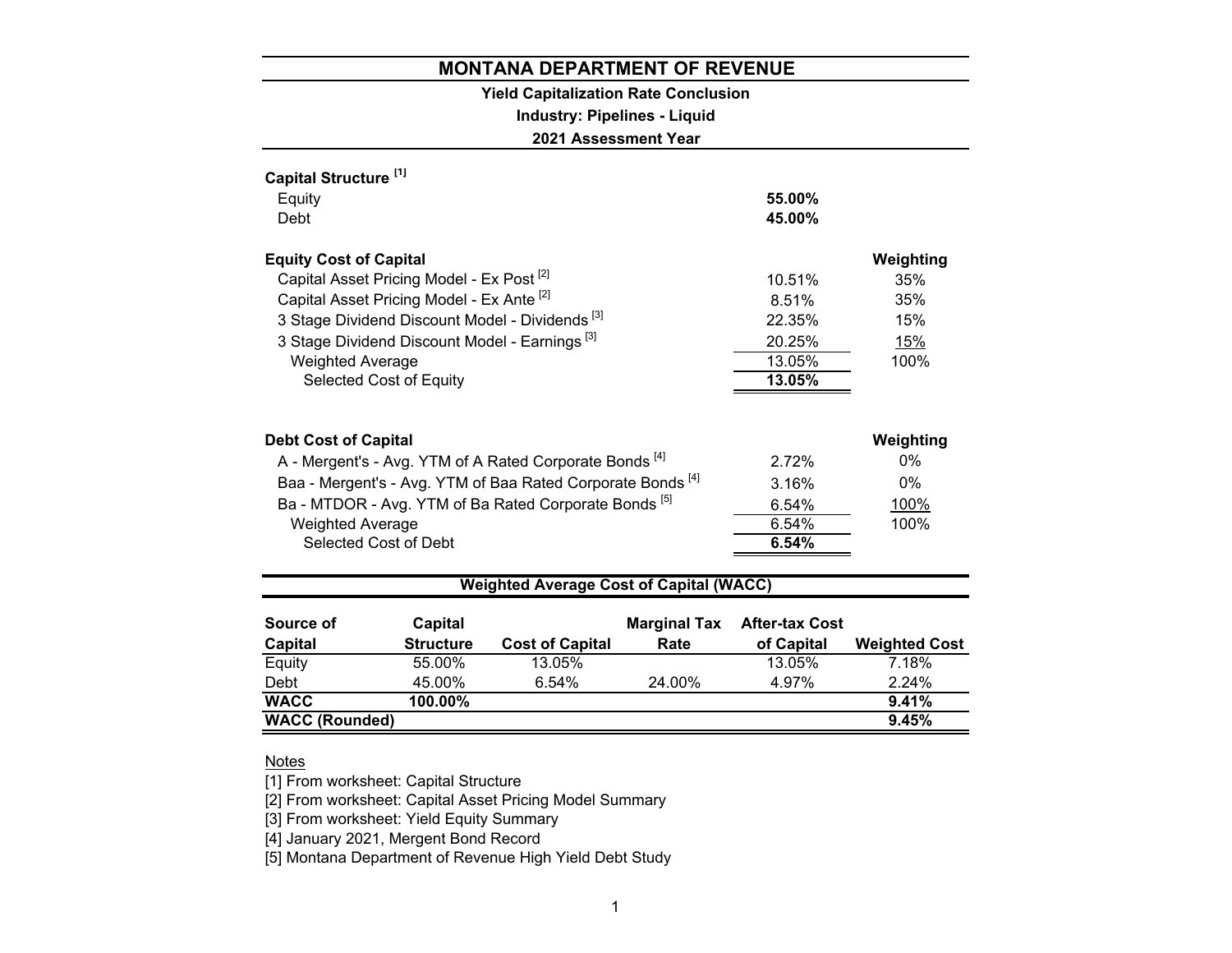# **Industry: Pipelines - Liquid Direct Capitalization Rate Conclusion**

# **2021 Assessment Year**

| Capital Structure <sup>[1]</sup><br>Equity<br>Debt                         | 55.00%<br>45.00% |
|----------------------------------------------------------------------------|------------------|
| <b>Equity Capitalization Rate [2]</b><br>NOI After-tax<br><b>GCF</b>       | 12.10%<br>18.90% |
| Debt Capitalization Rate <sup>[3]</sup><br><b>Calculated Current Yield</b> | $3.90\%$         |

| <b>NOI After-tax Direct Capitalization Rate</b> |                             |                        |                             |                                     |                                    |  |  |
|-------------------------------------------------|-----------------------------|------------------------|-----------------------------|-------------------------------------|------------------------------------|--|--|
| <b>Source of Capital</b>                        | Capital<br><b>Structure</b> | Capitalization<br>Rate | <b>Marginal Tax</b><br>Rate | After-tax<br>Capitalization<br>Rate | Weighted<br>Capitalization<br>Rate |  |  |
| Equity                                          | 55.00%                      | 12.10%                 |                             | 12.10%                              | 6.66%                              |  |  |
| Debt                                            | 45.00%                      | 3.90%                  | 24.00%                      | 2.96%                               | 1.33%                              |  |  |
| <b>Total</b>                                    | 100.00%                     |                        |                             |                                     | 7.99%                              |  |  |
| <b>Total (Rounded)</b>                          |                             |                        |                             |                                     | $8.00\%$                           |  |  |

| <b>GCF Direct Capitalization Rate</b> |                             |                               |                             |                                     |                                    |  |  |
|---------------------------------------|-----------------------------|-------------------------------|-----------------------------|-------------------------------------|------------------------------------|--|--|
| <b>Source of Capital</b>              | Capital<br><b>Structure</b> | <b>Capitalization</b><br>Rate | <b>Marginal Tax</b><br>Rate | After-tax<br>Capitalization<br>Rate | Weighted<br>Capitalization<br>Rate |  |  |
| Equity                                | 55.00%                      | 18.90%                        |                             | 18.90%                              | 10.40%                             |  |  |
| Debt                                  | 45.00%                      | 3.90%                         | 24.00%                      | 2.96%                               | 1.33%                              |  |  |
| <b>WACC</b>                           | 100.00%                     |                               |                             |                                     | 11.73%                             |  |  |
| <b>Total (Rounded)</b>                |                             |                               |                             |                                     | 11.75%                             |  |  |

Notes:

[1] From worksheet: Capital Structure

[2] From worksheet: Direct Equity Summary

[3] From worksheet: Calculated Current Yield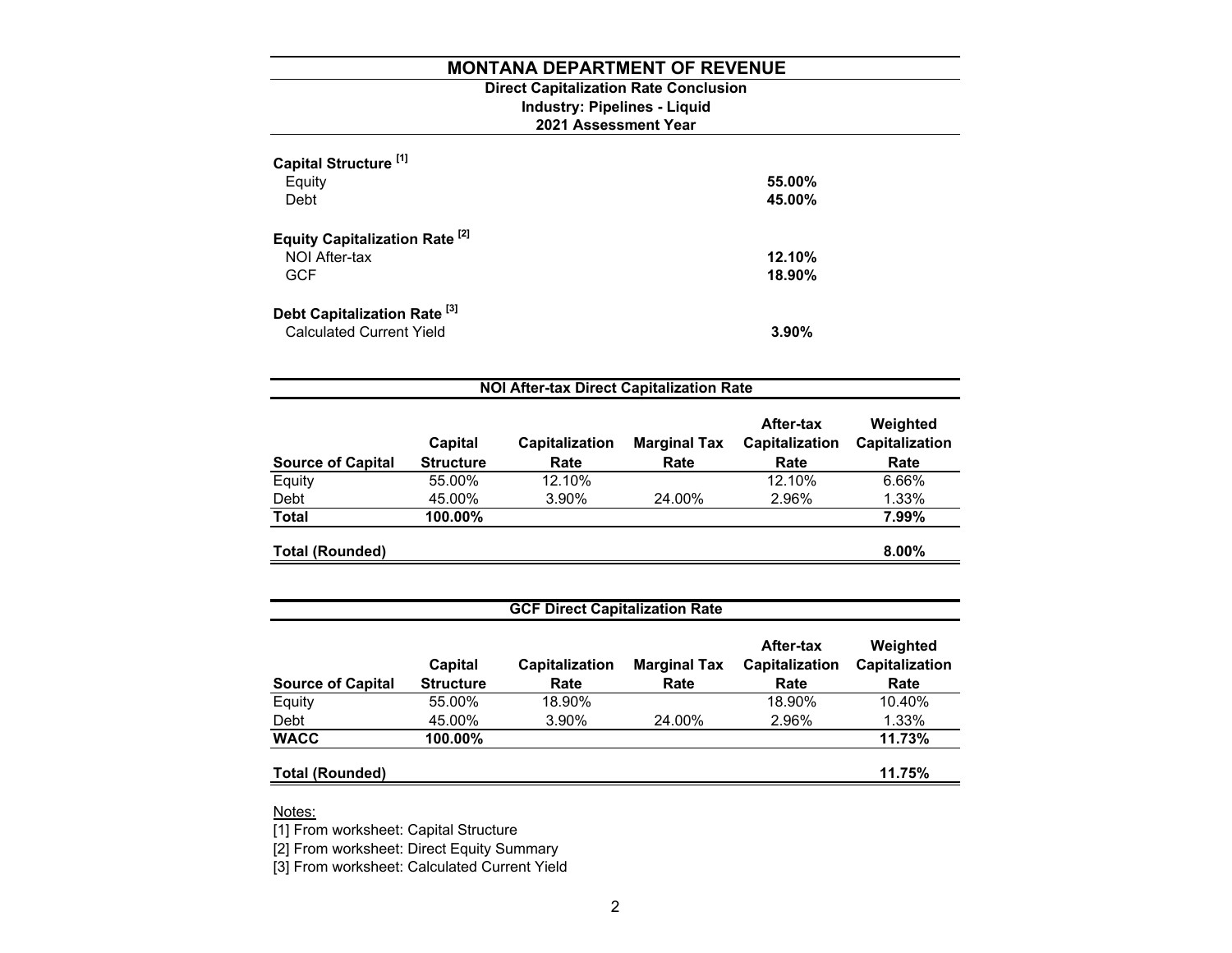# **Selection of Guideline Companies**

# **Industry: Pipelines - Liquid**

# **2021 Assessment Year**

# **Screening Requirements:**

The universe of companies is all companies listed in Value Line under the Pipeline MLPs industry.

Companies were then selected using the following screening criteria:

- 1. Primarily engaged in the transportation, storage, and terminaling of crude oil, refined products, and liquified petroleum gas.
- 2. Actively traded on an American exchange.
- 3. Incorporated as <sup>a</sup> limited partnership.
- 4. Operate in the North / central regions of the West and Midwest
- 5. No significant merger & acquisition activity during the year.

|               | Transportation |                        |              |                    | <b>Consider as</b> |                         |                  |             |
|---------------|----------------|------------------------|--------------|--------------------|--------------------|-------------------------|------------------|-------------|
|               | etc. of        | <b>Actively traded</b> |              | <b>Operates in</b> | <b>Potential</b>   | Not Engaged in          | Use as           |             |
| Company       | petroleum      | on an American         | Incorporated | North / West       | Guideline          | <b>Material M&amp;A</b> | <b>Guideline</b> |             |
| <b>Ticker</b> | liquids        | <b>Exchange</b>        | as LP        | Region             | Company            | <b>Activity</b>         | Company          | <b>Note</b> |
| <b>BKEP</b>   | No             |                        |              |                    |                    |                         |                  |             |
| <b>BPMP</b>   | No             |                        |              |                    |                    |                         |                  |             |
| <b>CAPL</b>   | <b>No</b>      |                        |              |                    |                    |                         |                  |             |
| <b>CEQP</b>   | No             |                        |              |                    |                    |                         |                  |             |
| <b>CQP</b>    | No             |                        |              |                    |                    |                         |                  |             |
| <b>DCP</b>    | <b>No</b>      |                        |              |                    |                    |                         |                  |             |
| <b>DKL</b>    | Yes            | Yes                    | Yes          | <b>No</b>          |                    |                         |                  |             |
| <b>ENBL</b>   | No             |                        |              |                    |                    |                         |                  |             |
| <b>EPD</b>    | No             |                        |              |                    |                    |                         |                  |             |
| ET            | No             |                        |              |                    |                    |                         |                  |             |
| <b>GEL</b>    | Yes            | Yes                    | Yes          | No                 |                    |                         |                  |             |
| <b>GLP</b>    | No             |                        |              |                    |                    |                         |                  |             |
| GPP           | <b>No</b>      |                        |              |                    |                    |                         |                  |             |
| <b>HEP</b>    | Yes            | Yes                    | Yes          | Yes                | Yes                | Yes                     | Yes              |             |
| <b>HESM</b>   | No             |                        |              |                    |                    |                         |                  |             |
| <b>MMLP</b>   | <b>No</b>      |                        |              |                    |                    |                         |                  |             |
| <b>MMP</b>    | Yes            | Yes                    | Yes          | Yes                | <b>Yes</b>         | Yes                     | <b>Yes</b>       |             |
| <b>MPLX</b>   | Yes            | Yes                    | Yes          | Yes                | Yes                | Yes                     | <b>Yes</b>       |             |
| <b>NBLX</b>   | Yes            | Yes                    | Yes          | Yes                | Yes                | No                      |                  | $[1]$       |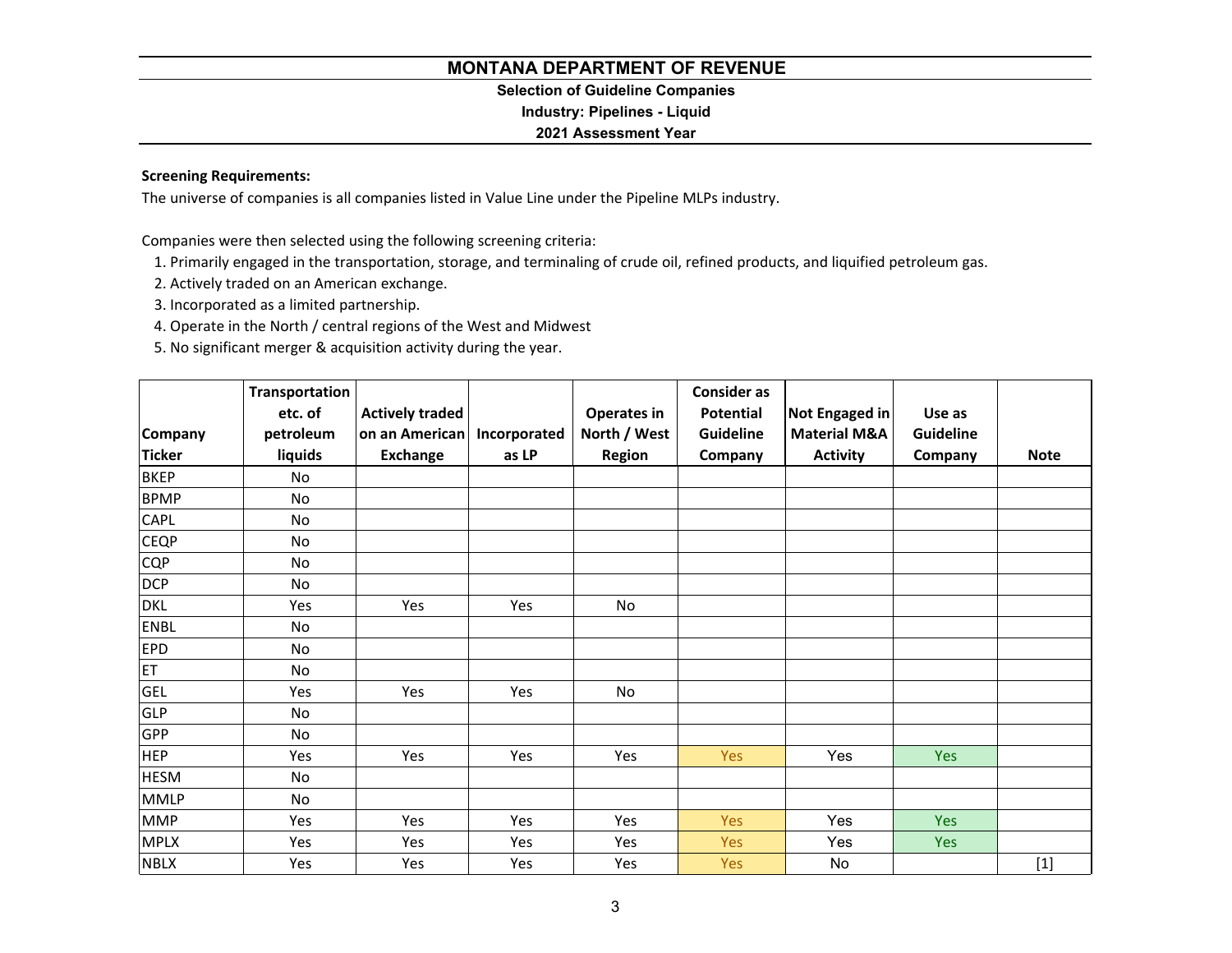# **Selection of Guideline Companies**

**Industry: Pipelines - Liquid**

# **2021 Assessment Year**

# **Screening Requirements:**

The universe of companies is all companies listed in Value Line under the Pipeline MLPs industry.

Companies were then selected using the following screening criteria:

- 1. Primarily engaged in the transportation, storage, and terminaling of crude oil, refined products, and liquified petroleum gas.
- 2. Actively traded on an American exchange.
- 3. Incorporated as <sup>a</sup> limited partnership.
- 4. Operate in the North / central regions of the West and Midwest
- 5. No significant merger & acquisition activity during the year.

|                | Transportation |                        |              |               | <b>Consider as</b> |                         |            |             |
|----------------|----------------|------------------------|--------------|---------------|--------------------|-------------------------|------------|-------------|
|                | etc. of        | <b>Actively traded</b> |              | Operates in   | Potential          | Not Engaged in          | Use as     |             |
| <b>Company</b> | petroleum      | on an American         | Incorporated | North / West  | <b>Guideline</b>   | <b>Material M&amp;A</b> | Guideline  |             |
| <b>Ticker</b>  | liquids        | Exchange               | as LP        | <b>Region</b> | Company            | <b>Activity</b>         | Company    | <b>Note</b> |
| <b>NGL</b>     | No.            |                        |              |               |                    |                         |            |             |
| <b>NS</b>      | Yes            | Yes                    | Yes          | Yes           | Yes                | Yes                     | <b>Yes</b> |             |
| <b>OMP</b>     | Yes            | Yes                    | Yes          | Yes           | Yes                | Yes                     | Yes        |             |
| PAA            | Yes            | Yes                    | Yes          | Yes           | Yes                | Yes                     | Yes        |             |
| <b>PAGP</b>    | No             |                        |              |               |                    |                         |            |             |
| <b>PBFX</b>    | Yes            | Yes                    | Yes          | No            |                    |                         |            |             |
| <b>PSXP</b>    | Yes            | Yes                    | Yes          | Yes           | Yes                | Yes                     | Yes        |             |
| <b>RTLR</b>    | Yes            | Yes                    | Yes          | No            |                    |                         |            |             |
| <b>SHLX</b>    | Yes            | Yes                    | Yes          | No            |                    |                         |            |             |
| <b>SMLP</b>    | No             |                        |              |               |                    |                         |            |             |
| <b>SPH</b>     | No             |                        |              |               |                    |                         |            |             |
| <b>SRLP</b>    | No             |                        |              |               |                    |                         |            |             |
| <b>TCP</b>     | No             |                        |              |               |                    |                         |            |             |
| <b>WES</b>     | No             |                        |              |               |                    |                         |            |             |

[1] NBLX's GP was acquired by Chevron on Oct. 5, 2020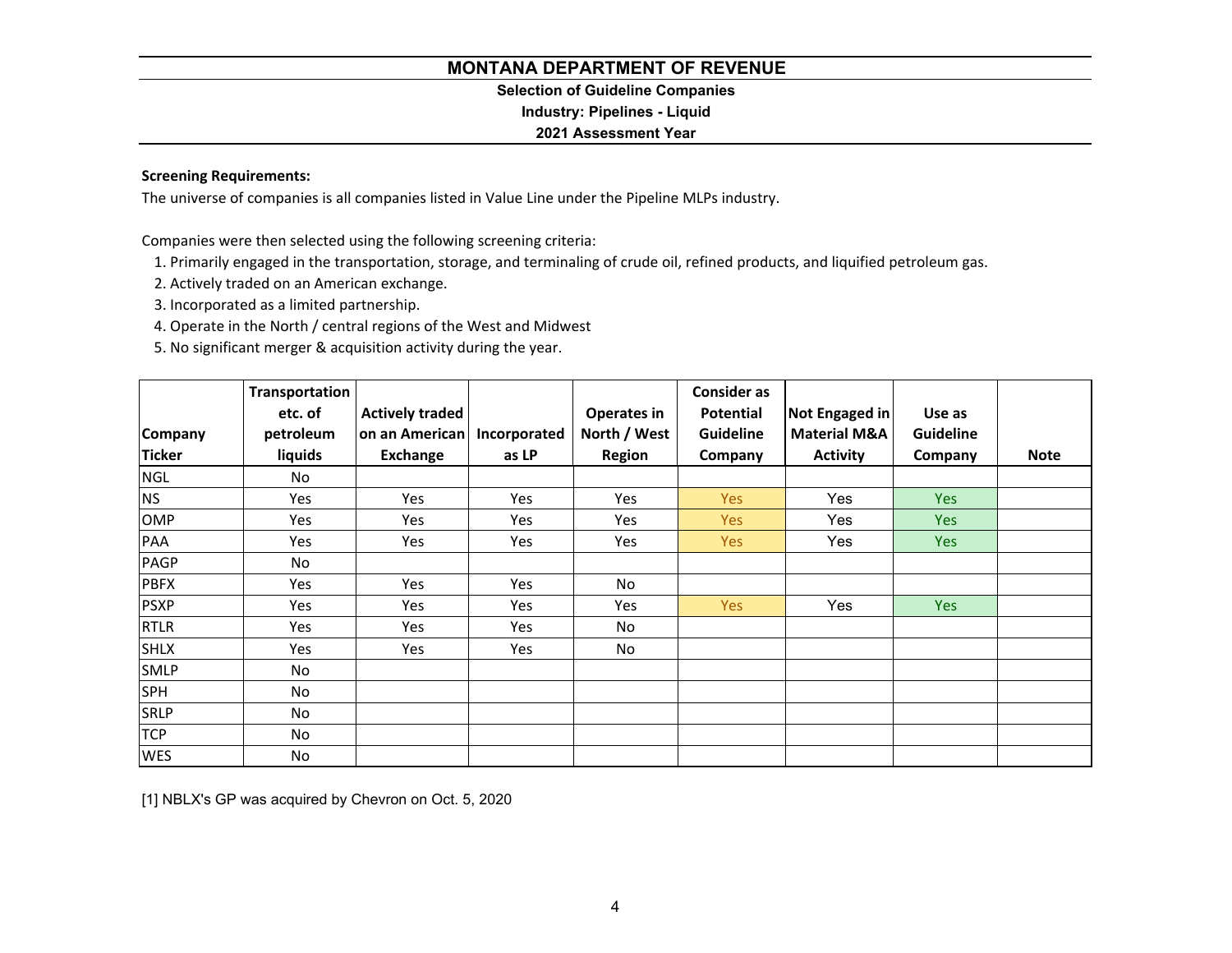# **Support for Capital Structure Industry: Pipelines - Liquid 2021 Assessment Year**

# *(\$ and Shares Outstanding In Thousands, Except Per Share Amounts)*

| A                    | в                                  | C              | D          | Е                      | F.                                               | G                | н                   |                  | J                         | ĸ                                                   |          | м         | N         |
|----------------------|------------------------------------|----------------|------------|------------------------|--------------------------------------------------|------------------|---------------------|------------------|---------------------------|-----------------------------------------------------|----------|-----------|-----------|
| <b>Ticker</b>        |                                    | Industry       | Financial  | <b>Shares</b>          | End of<br>Year<br><b>Closing</b><br><b>Stock</b> | <b>MV Common</b> | <b>MV Preferred</b> | <b>MV Long</b>   | PV of<br><b>Operating</b> | <b>Total Common.</b><br>Preferred, LT<br>Debt, & Op |          | %         | % Debt &  |
| Symbol               | Company                            | Group          |            | Strength   Outstanding | <b>Price</b>                                     | Stock            | <b>Stock</b>        | <b>Term Debt</b> | Leases                    | Leases                                              | % Common | Preferred | Op Leases |
|                      |                                    | Value Line     | Value Line | $10-K$                 | Yahoo                                            | ExF              | $10-K$              | $10-K$           | $10-K$                    | $G+H+I+J$                                           | G/K      | H/K       | (I+J)/K   |
|                      |                                    |                |            |                        |                                                  |                  | Note [1]            | Note [2]         |                           |                                                     |          |           |           |
| <b>HEP</b>           | Holly Energy Part.                 | PIPEMLP        | $C+$       | 105,440                | 13.86                                            | 1,461,259        |                     | 1,491,800        | 3,351                     | 2,956,410                                           | 49%      | 0%        | 51%       |
| <b>MMP</b>           | Magellan Midstream                 | <b>PIPEMLP</b> | B+         | 228,403                | 41.41                                            | 9,458,293        |                     | 5,880,850        | 165,016                   | 15,504,159                                          | 61%      | $0\%$     | 39%       |
| <b>MPLX</b>          | <b>MPLX LP</b>                     | <b>PIPEMLP</b> | B+         | 1,058,400              | 21.03                                            | 22,259,935       | 1,579               | 23,056,000       | 537,000                   | 45,854,514                                          | 49%      | $0\%$     | 51%       |
| <b>NS</b>            | NuStar Energy L.P.                 | <b>PIPEMLP</b> |            | 109,468                | 14.06                                            | 1,539,608        | 756,301             | 3,857,455        | 85,789                    | 6,239,153                                           | 25%      | 12%       | 63%       |
| <b>OMP</b>           | <b>Oasis Midstream Partners LP</b> | <b>PIPEMLP</b> | C+         | 33,811                 | 11.43                                            | 386,380          |                     | 450,000          | 1,678                     | 838,058                                             | 46%      | $0\%$     | 54%       |
| PAA                  | Plains All Amer. Pipe.             | <b>PIPEMLP</b> | B          | 722,380                | 8.07                                             | 5,827,829        | 2,292,000           | 11,013,000       | 395,000                   | 19,527,829                                          | 30%      | 12%       | 58%       |
| <b>PSXP</b>          | Phillips 66 Partners               | <b>PIPEMLP</b> | $B++$      | 228,340                | 25.57                                            | 5,839,349        | 749,000             | 4,217,000        | 43,000                    | 10,848,349                                          | 54%      | 7%        | 39%       |
| <b>All Companies</b> |                                    |                |            |                        |                                                  | 46,772,652       | 3,798,880           | 49,966,105       | 1,230,834                 | 101,768,471                                         | 46%      | 4%        | 50%       |
| Average              |                                    |                |            |                        |                                                  |                  |                     |                  |                           |                                                     | 45%      | 4%        | 51%       |
| Median               |                                    |                |            |                        |                                                  |                  |                     |                  |                           |                                                     | 49%      | 0%        | 51%       |
|                      | <b>Trimmed Average</b>             |                |            |                        |                                                  |                  |                     |                  |                           |                                                     | 46%      | 4%        | 51%       |
| High                 |                                    |                |            |                        |                                                  |                  |                     |                  |                           |                                                     | 61%      | 12%       | 63%       |
| Low                  |                                    |                |            |                        |                                                  |                  |                     |                  |                           |                                                     | 25%      | 0%        | 39%       |
| <b>Selected</b>      |                                    |                |            |                        |                                                  |                  |                     |                  |                           |                                                     | 55%      |           | 45%       |

| Notes                                                                    |                     |      | <b>Median</b> |     |
|--------------------------------------------------------------------------|---------------------|------|---------------|-----|
| [1] Market value of preferred stock assumed to equal book value          | <b>Current Year</b> | 49%  | 0%            | 51% |
| [2] Market value of debt is fair value of long term debt from 10-K notes | Prior Year          | .56% | 0%            | 40% |
|                                                                          | 2 Years Prior       | 59%  | 4%            | 36% |
| MCA 15-1-210, rationale for changes to guideline companies:              | 3 Year Average      | 54%  | $1\%$         | 42% |

2021 - Removed NGL due to lack of comparability in business operations.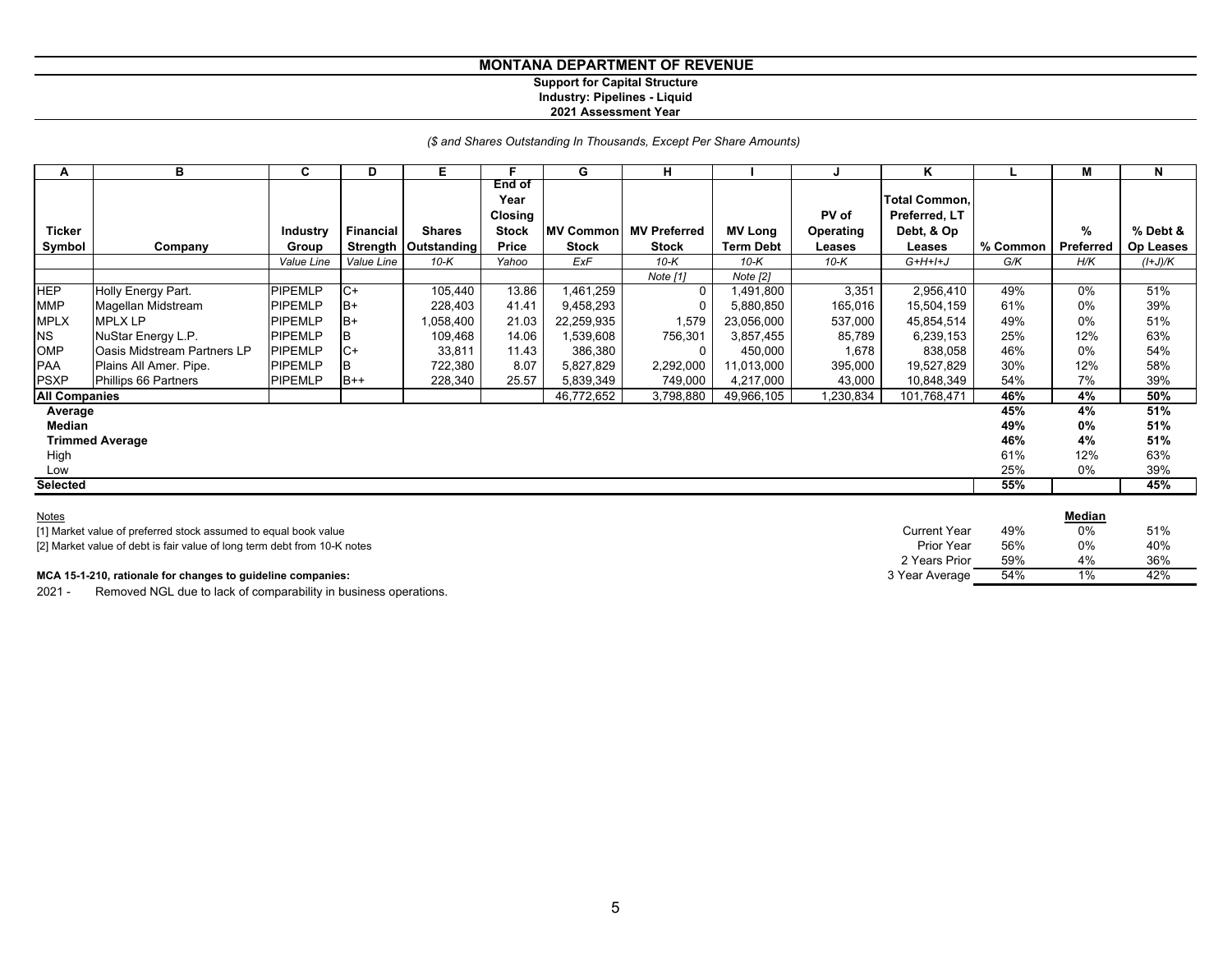# **MONTANA DEPARTMENT OF REVENUECapital Asset Pricing Model (CAPM)**

# **Industry: Pipelines - Liquid**

**2021 Assessment Year**

# *k <sup>e</sup>= R <sup>f</sup><sup>+</sup>β x ERP*

|              |                                   | Ex Post | Ex Ante |
|--------------|-----------------------------------|---------|---------|
| $K_{\alpha}$ | Cost of Equity                    | 10.51%  | 8.51%   |
| $R_f =$      | <b>Risk Free Rate</b>             | 1.45%   | 1.45%   |
| $\beta =$    | Beta                              | 1.25    | 1.25    |
| $ERP =$      | Equity Risk Premium $(R_m - R_f)$ | 7.25%   | 5.65%   |
| $R_m =$      | Market Rate of Return             | 8.70%   | 7.10%   |

# **Risk Free Rate Measures (Rf):**

| The Value Line Investment Survey: Selection & Opinion [1]<br>January 1, 2021 Page 701                                                                                                                                           |       |
|---------------------------------------------------------------------------------------------------------------------------------------------------------------------------------------------------------------------------------|-------|
| Selected Yields on Taxable U.S. Treasury Securities as of 12/21/20                                                                                                                                                              |       |
| $10$ -year                                                                                                                                                                                                                      | 0.95% |
| 30-year                                                                                                                                                                                                                         | 1.68% |
| Federal Reserve Statistical Release <sup>[2]</sup> and U.S. Department of the Treasury, Daily Treasury Yield Curve Rates <sup>[3]</sup><br>U.S. government securities, Treasury constant maturities, Nominal, December 31, 2020 |       |
| $10$ -year                                                                                                                                                                                                                      | 0.93% |
| $20$ -year                                                                                                                                                                                                                      | 1.45% |
| 30-year                                                                                                                                                                                                                         | 1.65% |
| <b>Risk Free Rate Selected</b>                                                                                                                                                                                                  | 1.45% |

# <u>Notes</u>

[1] "Value Line Selection & Opinion", Value Line (January 3, 2020)

[2] https://www.federalreserve.gov/datadownload/Choose.aspx?rel=H.15

[3] https://www.treasury.gov/resource-center/data-chart-center/interest-rates/

# **Ex Post - Equity Risk Premium Measures (ERP = Rm - Rf)**

| Duff & Phelps, 2021 Cost of Capital Navigator |                 |             |       |       |            |
|-----------------------------------------------|-----------------|-------------|-------|-------|------------|
|                                               |                 | $R_m^{[4]}$ | $R_m$ | $R_f$ | <b>ERP</b> |
| ERP "Historical" - Ex Post                    | Arithmetic Avg. | 8.70%       | 8.70% | 1.45% | 7.25%      |
| ERP "Supply-side" - Ex Post                   | Arithmetic Avg. | 7.45%       | 7.45% | 1.45% | 6.00%      |
| <b>Ex Post Equity Risk Premium Selected</b>   |                 | 8.70%       |       | 1.45% | 7.25%      |
|                                               |                 |             |       |       |            |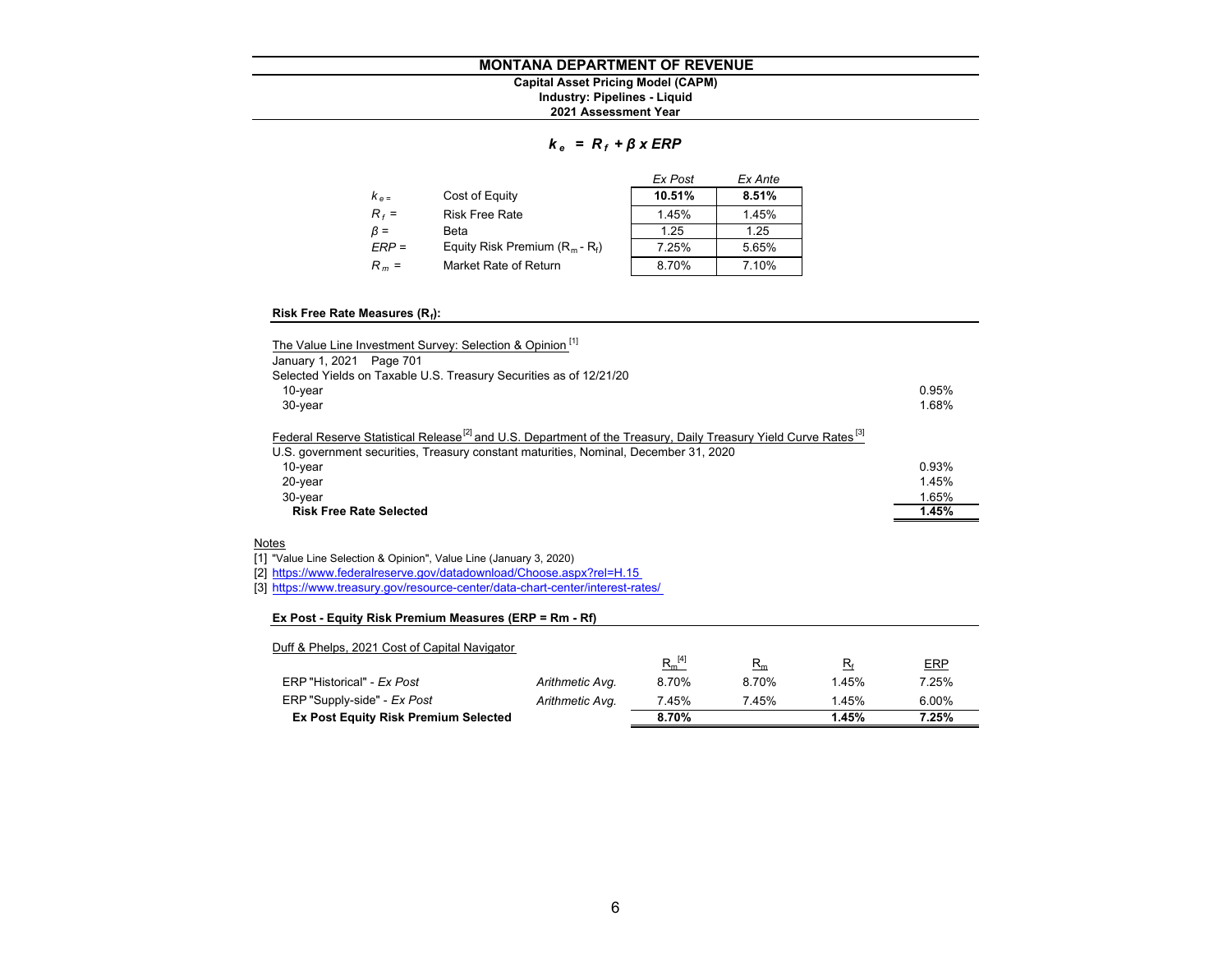# **Capital Asset Pricing Model (CAPM)**

**2021 Assessment Year Industry: Pipelines - Liquid**

# *k <sup>e</sup>= R <sup>f</sup><sup>+</sup>β x ERP*

|  | Ex Ante - Equity Risk Premium Measures (ERP = Rm - Rf) |  |
|--|--------------------------------------------------------|--|

| 7.44%<br>6.17% | 8.00%<br>5.65% |             | 4.72%      |
|----------------|----------------|-------------|------------|
|                |                |             |            |
|                |                |             | 5.99%      |
| 6.39%          | 6.66%          |             | 5.22%      |
| 6.67%          | 6.74%          |             | 5.29%      |
| $R_m^{[4]}$    | $R_m$          | $R_{\rm f}$ | <b>ERP</b> |
| 6.39%          | 5.87%          | 0.93%       | 4.94%      |
| 6.17%          | 5.65%          | 0.93%       | 4.72%      |
|                | $R_m$          | $R_{\rm f}$ | <b>ERP</b> |
|                |                |             |            |
|                | 8.00%          | 2.50%       | 5.50%      |
| $R_m^{[4]}$    | $R_m$          | $R_{\rm f}$ | <b>ERP</b> |
|                |                |             |            |
| 7.44%          | 7.44%          | 1.45%       | 5.99%      |
| $R_m^{[4]}$    | $R_m$          | $R_{\rm f}$ | <b>ERP</b> |
|                | $R_m^{[4]}$    |             |            |

<u>Notes</u><br>[4] R<sub>m</sub> estimated using selected Risk Free Rate (R<sub>t</sub>)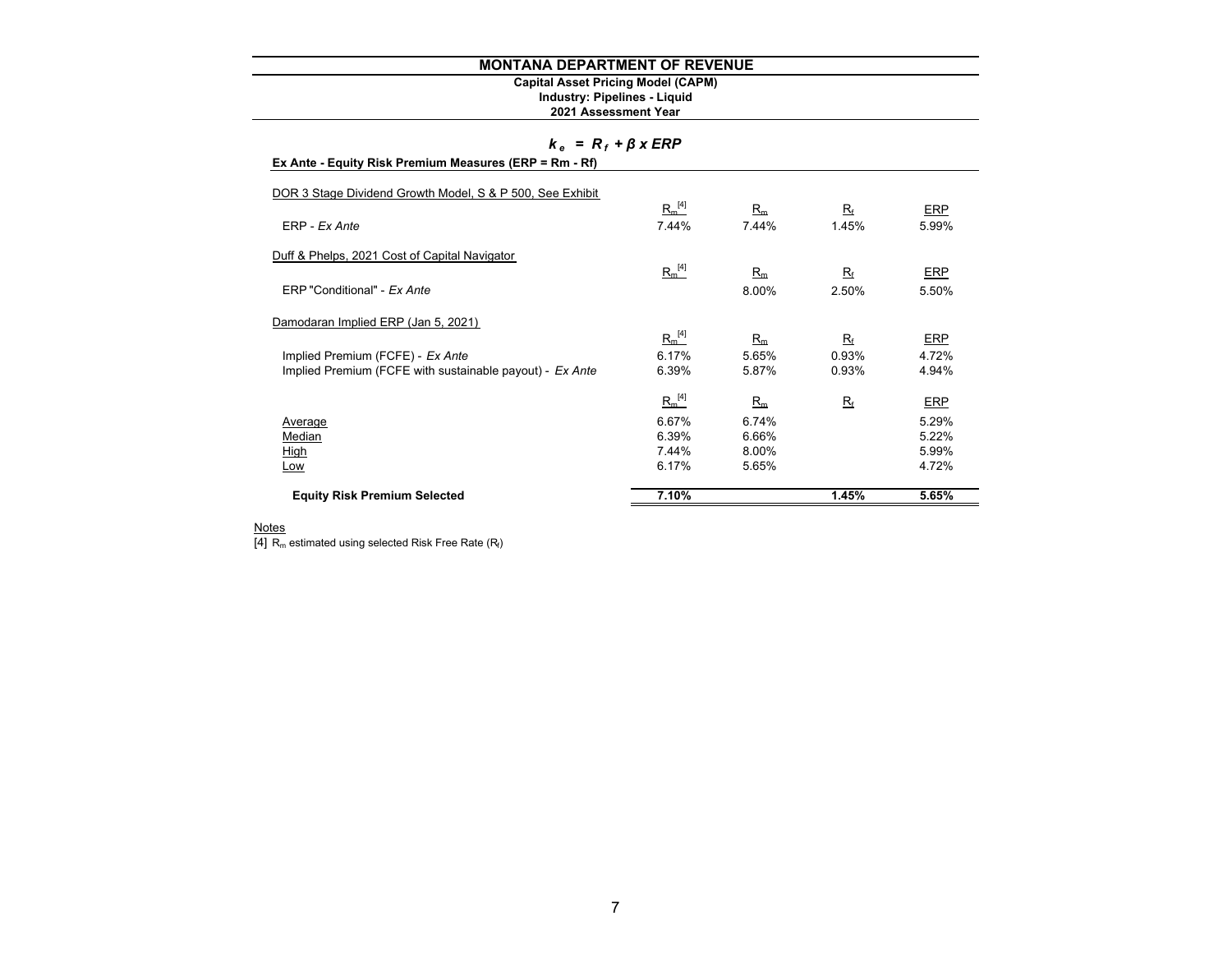**2021 Assessment Year Industry: Pipelines - Liquid Support for Beta Selection in CAPM**

| A                      | в                           | C               | D                | Е           |
|------------------------|-----------------------------|-----------------|------------------|-------------|
| <b>Ticker</b>          |                             | <b>Industry</b> | <b>Financial</b> |             |
| Symbol                 | Company                     | Group           | <b>Strength</b>  | <b>Beta</b> |
|                        |                             | Value Line      | Value Line       | Value Line  |
| <b>IHEP</b>            | Holly Energy Part.          | <b>PIPEMLP</b>  | $C+$             | 0.95        |
| <b>MMP</b>             | Magellan Midstream          | <b>PIPEMLP</b>  | В+               | 1.20        |
| <b>MPLX</b>            | <b>MPLX LP</b>              | <b>PIPEMLP</b>  | B+               | 1.10        |
| <b>NS</b>              | NuStar Energy L.P.          | <b>PIPEMLP</b>  | B                | 1.30        |
| <b>OMP</b>             | Oasis Midstream Partners LP | <b>PIPEMLP</b>  | C+               | 1.60        |
| <b>PAA</b>             | Plains All Amer. Pipe.      | <b>PIPEMLP</b>  | B                | 1.55        |
| <b>PSXP</b>            | Phillips 66 Partners        | <b>PIPEMLP</b>  | $B++$            | 1.00        |
| Average                |                             |                 |                  | 1.24        |
| Median                 |                             |                 |                  | 1.20        |
| <b>Trimmed Average</b> |                             |                 |                  | 1.23        |
| High                   |                             |                 |                  | 1.60        |
| Low                    |                             |                 |                  | 0.95        |
| <b>Selected</b>        |                             |                 |                  | 1.25        |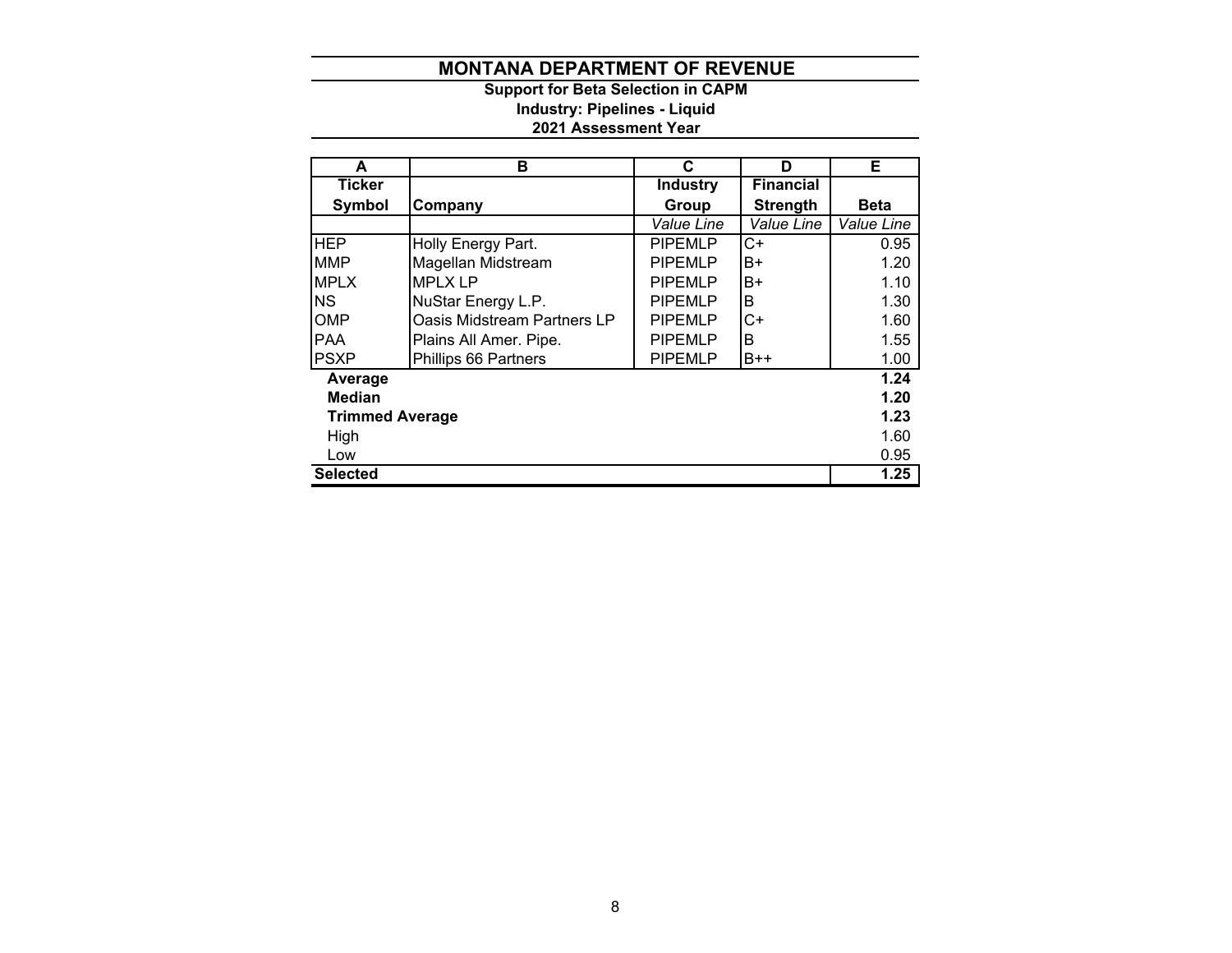# **Inflation & Real GrowthIndustry: Pipelines - Liquid**

## **2021 Assessment Year**

|                                                   |                           |                             |                          |       | <b>Nominal Growth</b> |
|---------------------------------------------------|---------------------------|-----------------------------|--------------------------|-------|-----------------------|
| A                                                 | в                         | C                           | D                        | Е     | F                     |
| <b>Source Description</b>                         | <b>Inflation</b><br>(CPI) | <b>Real Growth</b><br>(GDP) | <b>Nominal</b><br>Growth | Low   | High                  |
| Livingston Survey <sup>[1]</sup>                  | 2.19%                     | 2.21%                       | 4.40%                    |       |                       |
| Survey of Professional Forecasters <sup>[2]</sup> | 2.24%                     | 2.27%                       | 4.51%                    |       |                       |
| Congressional Budget Office <sup>[3]</sup>        | 1.90%                     | 3.70%                       | 5.60%                    |       |                       |
| Average                                           | 2.11%                     | 2.73%                       | 4.84%                    |       |                       |
| Median                                            | 2.19%                     | 2.27%                       | 4.46%                    |       |                       |
| High                                              | 2.24%                     | 3.70%                       | 5.94%                    |       |                       |
| Low                                               | 1.90%                     | 2.21%                       | 4.11%                    |       |                       |
| <b>Selected</b>                                   | 2.00%                     | 2.50%                       | 4.50%                    | 4.11% | 5.94%                 |

| <b>Inflationary Trend Factors</b> |                  |          |                                                    |                                   |                                                     |                                              |
|-----------------------------------|------------------|----------|----------------------------------------------------|-----------------------------------|-----------------------------------------------------|----------------------------------------------|
| Year                              | Dec. CPI-U Index |          | Dec. to Dec.<br><b>Conversion</b><br><b>Factor</b> | Annual Avg.<br><b>CPI-U Index</b> | Percent<br>Change<br><b>From</b><br><b>Previous</b> | Annual<br><b>Conversion</b><br><b>Factor</b> |
|                                   | Note [5]         | Note [6] | <b>Note [7]</b>                                    | Note [5]                          | Note [6]                                            | Note [7]                                     |
| 2008                              | 210.228          |          | 1.2390                                             | 215.303                           |                                                     | 1.2021                                       |
| 2009                              | 215.949          | 2.6%     | 1.2062                                             | 214.537                           | $-0.4%$                                             | 1.2064                                       |
| 2010                              | 219.179          | 1.5%     | 1.1884                                             | 218.056                           | 1.6%                                                | 1.1869                                       |
| 2011                              | 225.672          | 2.9%     | 1.1542                                             | 224.939                           | 3.1%                                                | 1.1506                                       |
| 2012                              | 229.601          | 1.7%     | 1.1345                                             | 229.594                           | 2.0%                                                | 1.1273                                       |
| 2013                              | 233.049          | 1.5%     | 1.1177                                             | 232.957                           | 1.4%                                                | 1.1110                                       |
| 2014                              | 234.812          | 0.8%     | 1.1093                                             | 236.736                           | 1.6%                                                | 1.0932                                       |
| 2015                              | 236.525          | 0.7%     | 1.1013                                             | 237.017                           | 0.1%                                                | 1.0920                                       |
| 2016                              | 241.432          | 2.0%     | 1.0789                                             | 240.007                           | 1.2%                                                | 1.0783                                       |
| 2017                              | 246.524          | 2.1%     | 1.0566                                             | 245.120                           | 2.1%                                                | 1.0559                                       |
| 2018                              | 251.233          | 1.9%     | 1.0368                                             | 251.107                           | 2.4%                                                | 1.0307                                       |
| 2019                              | 256.974          | 2.2%     | 1.0136                                             | 255.657                           | 1.8%                                                | 1.0123                                       |
| 2020                              | 260.474          | 1.3%     | 1.0000                                             | 258.811                           | 1.2%                                                | 1.0000                                       |

<u>Notes</u>

[1] Federal Reserve Bank of Philadelphia The Livingston Survey December 18, 2020 Table 3 Inflation Rate and Real GDP mean

https://www.philadelphiafed.org/research-and-data/real-time-center/livingston-survey

[2] Federal Reserve Bank of Philadelphia Survey of Professional Forecasters February 12, 2021 Table 8 and Table 9 Average over next 10-Year mean

https://www.philadelphiafed.org/surveys-and-data/real-time-data-research/survey-of-professional-forecasters

[3] Congressional Budget Office, The Budget and Economic Outlook: 2021 to 2031, Table 2-1

https://www.cbo.gov/about/products/budget-economic-data#4

[5] Historical Consumer Price Index for All Urban Consumers (CPI-U): U.S. city average, all items, index averages (1982-84=100, unless otherwise noted)

https://www.bls.gov/cpi/tables/supplemental-files/historical-cpi-u-202001.pdf

[6] (Row year - Previous Year) / Row Year

[7] Most current year / Row year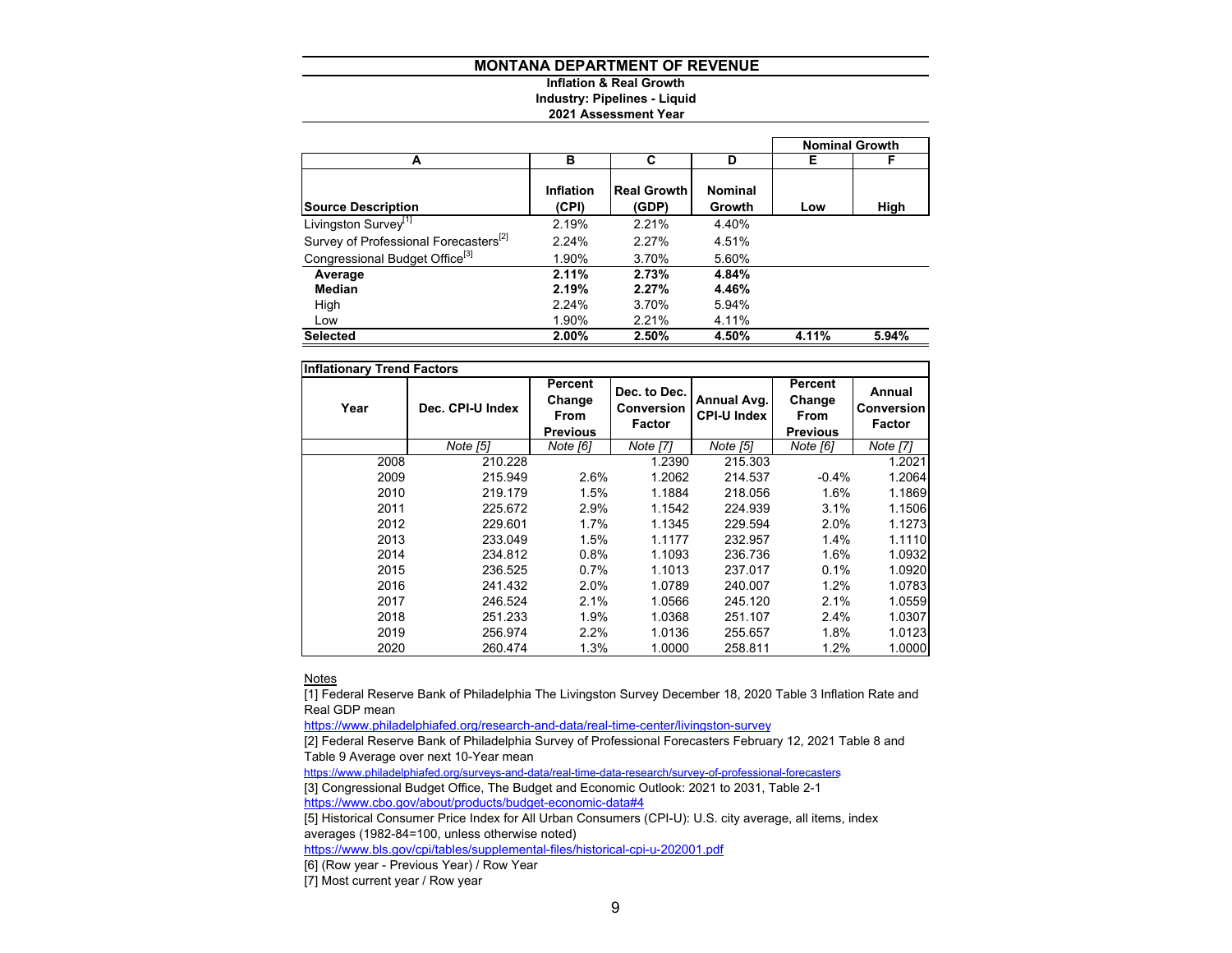**3 Stage Dividend Discount Model (DDM)**

**Industry: Pipelines - Liquid**

**2021 Assessment Year**

 $k_e = (D_1 / P_0) + g$ 

**k<sub>e</sub>** = Cost of Equity

**D<sub>1</sub>** = Expected Dividend

**P<sub>0</sub>** = Current Price Per Share

**g =** Sustainable Long-Term Growth

| A               | В                                   | C                     | D             | Е                      | F                          | G                          | н                     |                       |
|-----------------|-------------------------------------|-----------------------|---------------|------------------------|----------------------------|----------------------------|-----------------------|-----------------------|
|                 |                                     | 2020                  | 2021 Est      |                        | <b>Sustainable</b>         | <b>Sustainable</b>         | <b>Cost of Equity</b> | <b>Cost of Equity</b> |
|                 |                                     | <b>Year End Stock</b> | Div'ds Decl'd | <b>Expected Equity</b> | Long-Term                  | Long-Term                  | <b>Dividend</b>       | <b>Earnings</b>       |
| <b>Ticker</b>   | Company                             | <b>Price</b>          | per sh        | <b>Payout Yield</b>    | Growth Rate <sup>[1]</sup> | Growth Rate <sup>[1]</sup> | <b>Growth</b>         | Growth                |
|                 |                                     | Yahoo                 | Value Line    | D/C                    | <b>Dividends</b>           | Earnings                   | E+F                   | $E+G$                 |
|                 |                                     | $P_0$                 | $D_1$         | $D_1/P_0$              | g                          | g                          | $k_e$                 | $k_e$                 |
| <b>HEP</b>      | Holly Energy Part.                  | 13.86                 | 1.40          | 10.10%                 | 1.09%                      | 4.63%                      | 11.19%                | 14.73%                |
| <b>MMP</b>      | Magellan Midstream                  | 41.41                 | 4.11          | 9.93%                  | 8.53%                      | 10.65%                     | 18.45%                | 20.58%                |
| <b>MPLX</b>     | <b>MPLX LP</b>                      | 21.03                 | 2.75          | 13.08%                 | 0.72%                      | 4.57%                      | 13.79%                | 17.64%                |
| <b>NS</b>       | NuStar Energy L.P.                  | 14.06                 | 1.60          | 11.38%                 | 15.24%                     | 15.65%                     | 26.62%                | 27.03%                |
| <b>OMP</b>      | <b>IOasis Midstream Partners LP</b> | 11.43                 | 0.00          | $0.00\%$               | $0.00\%$                   | 0.00%                      |                       |                       |
| <b>PAA</b>      | Plains All Amer. Pipe.              | 8.07                  | 0.72          | 8.92%                  | 31.43%                     | 17.32%                     | 40.36%                | 26.25%                |
| <b>PSXP</b>     | Phillips 66 Partners                | 25.57                 | 3.60          | 14.08%                 | 8.09%                      | 10.78%                     | 22.16%                | 24.86%                |
| Average         |                                     |                       |               |                        |                            |                            | 22.10%                | 21.85%                |
| <b>Median</b>   |                                     |                       |               |                        |                            |                            | 20.31%                | 22.72%                |
|                 | <b>Trimmed Average</b>              |                       |               |                        |                            |                            | 20.26%                | 22.33%                |
| High            |                                     |                       |               |                        |                            |                            | 40.36%                | 27.03%                |
| Low             |                                     |                       |               |                        |                            |                            | 11.19%                | 14.73%                |
| <b>Selected</b> |                                     |                       |               |                        |                            |                            | 20.25%                | 22.35%                |

<u>Notes:</u>

[1] From worksheet: DDM Sustainable Long-Term Growth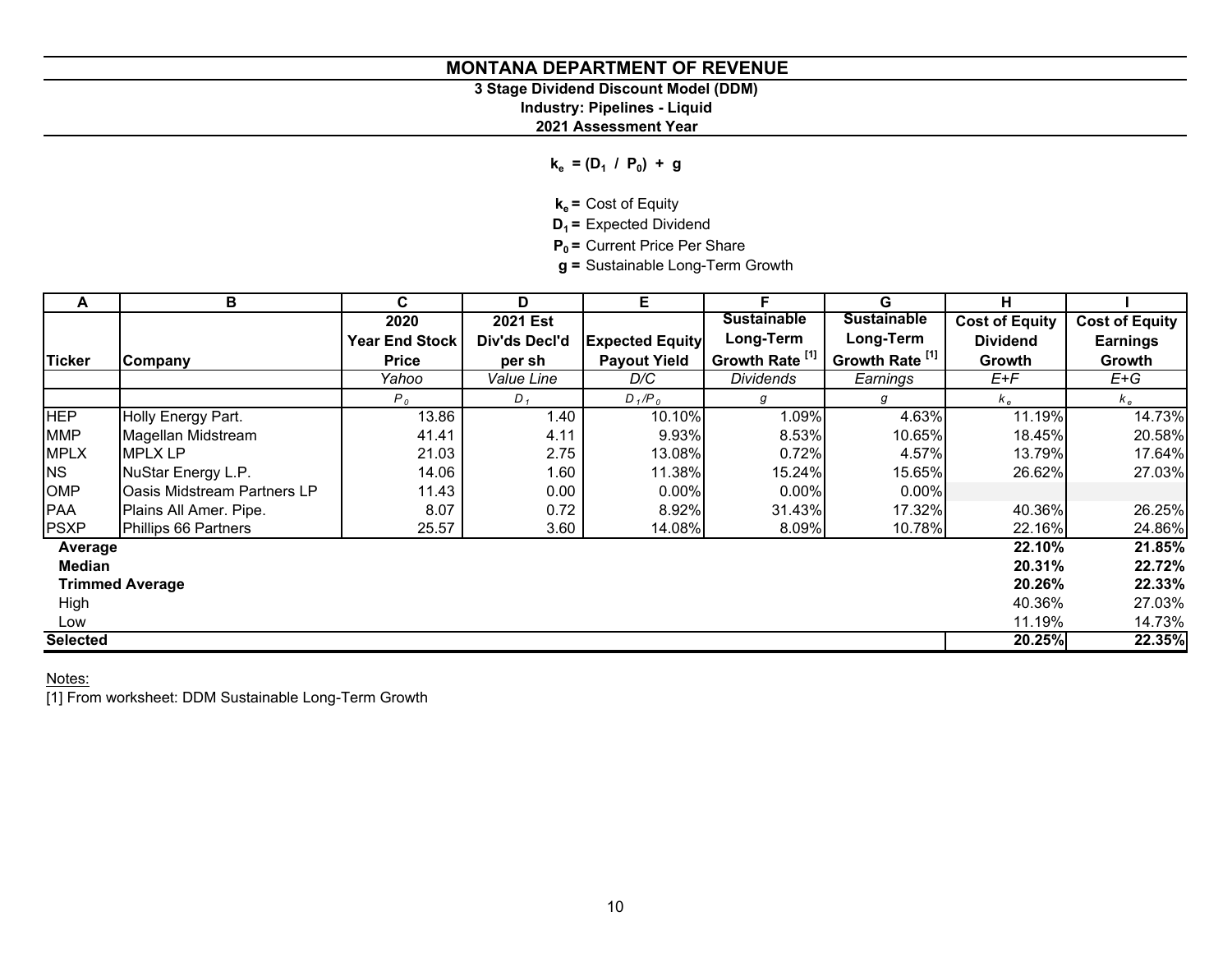# **Support for DDM - Short Term Growth Rate Calculations Industry: Pipelines - Liquid 2021 Assessment Year**

| A             | в                           |                      | D               |                 |               | G                  |
|---------------|-----------------------------|----------------------|-----------------|-----------------|---------------|--------------------|
|               |                             | <b>End of Year</b>   | Div'ds Decl'd   | <b>Expected</b> | Div'ds Decl'd |                    |
|               |                             | <b>Closing Stock</b> | per sh          | <b>Dividend</b> | per sh        | <b>Short-Term</b>  |
| <b>Ticker</b> | Company                     | <b>Price</b>         | <b>2021 Est</b> | Yield           | 2024-2026 Est | <b>Growth Rate</b> |
|               |                             | Yahoo                | Value Line      | D/C             | Value Line    | Note [1]           |
| <b>HEP</b>    | Holly Energy Part.          | 13.86                | 1.40            | 10.10%          | 1.40          | $0.00\%$           |
| <b>MMP</b>    | Magellan Midstream          | 41.41                | 4.11            | 9.93%           | 5.90          | 9.46%              |
| <b>MPLX</b>   | <b>MPLX LP</b>              | 21.03                | 2.75            | 13.08%          | 2.75          | $0.00\%$           |
| <b>NS</b>     | NuStar Energy L.P.          | 14.06                | 1.60            | 11.38%          | 3.00          | 17.02%             |
| <b>OMP</b>    | Oasis Midstream Partners LP | 11.43                | 0.00            | $0.00\%$        |               |                    |
| PAA           | Plains All Amer. Pipe.      | 8.07                 | 0.72            | 8.92%           | 2.50          | 36.51%             |
| <b>PSXP</b>   | Phillips 66 Partners        | 25.57                | 3.60            | 14.08%          | 5.00          | 8.56%              |

| A             | B                           |                     | D                   | Е                  |
|---------------|-----------------------------|---------------------|---------------------|--------------------|
|               |                             | <b>Earnings per</b> | <b>Earnings per</b> |                    |
|               |                             | share               | share               | <b>Short-Term</b>  |
| <b>Ticker</b> | Company                     | <b>2021 Est</b>     | 2024-2026 Est       | <b>Growth Rate</b> |
|               |                             | Value Line          | Value Line          | Note [1]           |
| <b>HEP</b>    | Holly Energy Part.          | 1.75                |                     | 4.66%<br>2.10      |
| <b>MMP</b>    | Magellan Midstream          | 3.75                |                     | 12.00%<br>5.90     |
| <b>MPLX</b>   | <b>MPLX LP</b>              | 2.55                |                     | 4.58%<br>3.05      |
| <b>NS</b>     | NuStar Energy L.P.          | 1.05                |                     | 17.48%<br>2.00     |
| <b>OMP</b>    | Oasis Midstream Partners LP | 0.00                |                     |                    |
| <b>PAA</b>    | Plains All Amer. Pipe.      | 1.20                |                     | 20.14%<br>2.50     |
| <b>PSXP</b>   | Phillips 66 Partners        | 4.00                |                     | 11.58%<br>6.20     |

Notes

[1] 5 year compound annual growth rate (CAGR) - 4 periods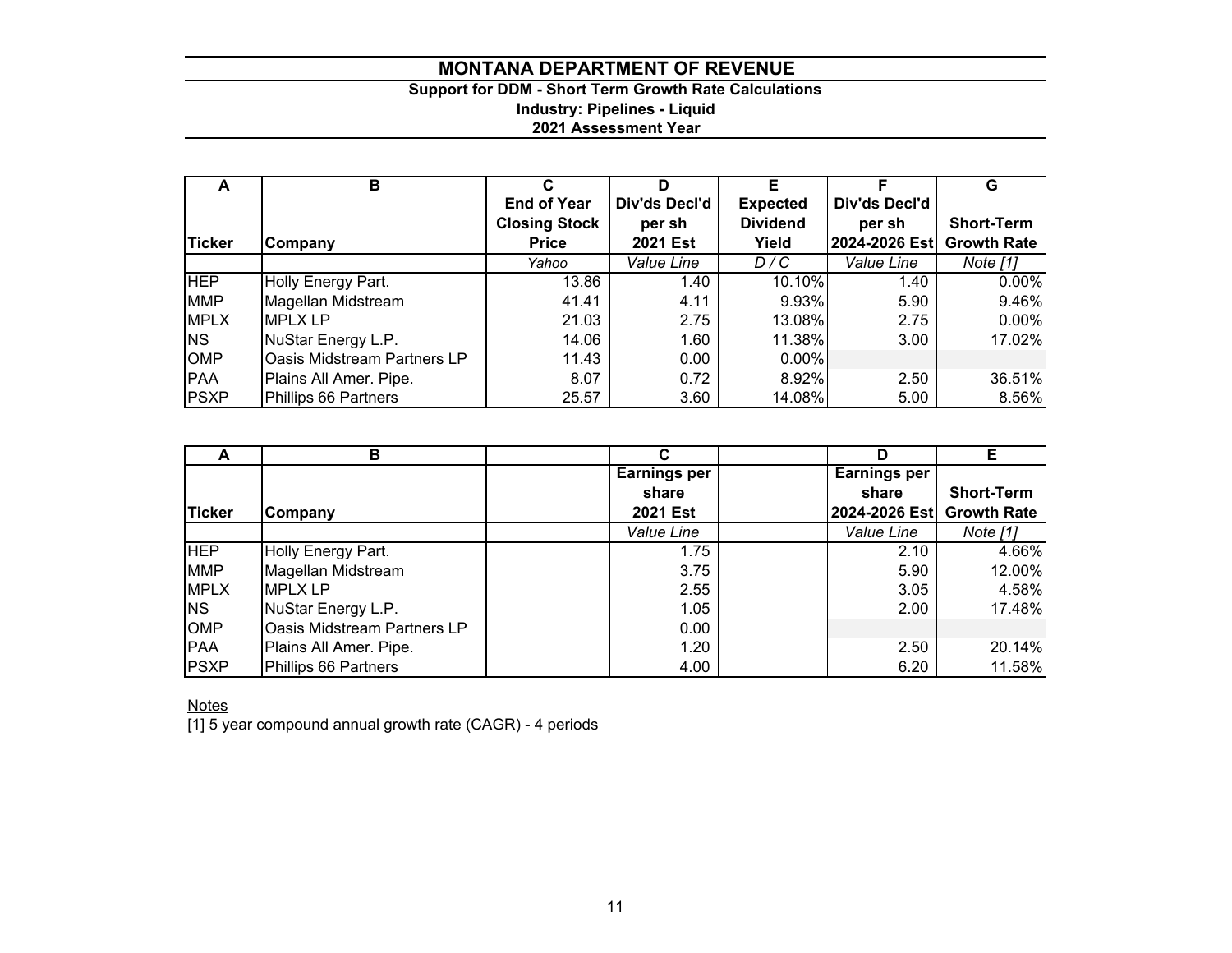# **Support for DDM - Sustainable Long Term Growth**

**Industry: Pipelines - Liquid**

**2021 Assessment Year**

|             | Dividend Growth Rate               |                                   | Stage 1                                                                   |                                                    |                          |                               |                                                                         |                              |       |                |       |       |       |
|-------------|------------------------------------|-----------------------------------|---------------------------------------------------------------------------|----------------------------------------------------|--------------------------|-------------------------------|-------------------------------------------------------------------------|------------------------------|-------|----------------|-------|-------|-------|
| Ticker      | Company                            | Year End<br><b>Stock</b><br>Price | Expected<br><b>Short-Term</b><br><b>Dividend</b><br><b>Growth</b><br>Rate | Expected<br>Long-Term   Expected<br>Growth<br>Rate | <b>Dividend</b><br>Yield | Internal<br>Rate of<br>Return | Implied<br><b>Sustainable</b><br>Long-Term<br><b>Growth Rate</b><br>(g) | <b>Initial</b><br>Investment | $D_1$ | D <sub>2</sub> | $D_3$ | $D_4$ | $D_5$ |
|             |                                    |                                   |                                                                           |                                                    |                          |                               | $Ke = IRR$ of $ g = IRR - Div.$                                         |                              |       |                |       |       |       |
|             |                                    | Yahoo                             | Note [1]                                                                  | Note [2]                                           | $D_1/P_0$                | $D_1$ : $D_{500}$             | Yield                                                                   |                              |       |                |       |       |       |
| <b>HEP</b>  | Holly Energy Part.                 | 13.86                             | $0.00\%$                                                                  | 4.50%                                              | 10.10%                   | 11.19%                        | 1.09%                                                                   | (13.86)                      | 1.40  | 1.40           | 1.40  | 1.40  | 1.40  |
| <b>MMP</b>  | Magellan Midstream                 | 41.41                             | 9.46%                                                                     | 4.50%                                              | 9.93%                    | 18.45%                        | 8.53%                                                                   | (41.41)                      | 4.11  | 4.50           | 4.92  | 5.39  | 5.90  |
| <b>MPLX</b> | <b>MPLXLP</b>                      | 21.03                             | $0.00\%$                                                                  | 4.50%                                              | 13.08%                   | 13.79%                        | 0.72%                                                                   | (21.03)                      | 2.75  | 2.75           | 2.75  | 2.75  | 2.75  |
| <b>NS</b>   | NuStar Energy L.P.                 | 14.06                             | 17.02%                                                                    | 4.50%                                              | 11.38%                   | 26.62%                        | 15.24%                                                                  | (14.06)                      | 1.60  | 1.87           | 2.19  | 2.56  | 3.00  |
| <b>OMP</b>  | <b>Oasis Midstream Partners LP</b> | 11.43                             | $0.00\%$                                                                  | 4.50%                                              | $0.00\%$                 |                               |                                                                         | (11.43)                      | 0.00  | 0.00           | 0.00  | 0.00  | 0.00  |
| <b>PAA</b>  | Plains All Amer. Pipe.             | 8.07                              | 36.51%                                                                    | 4.50%                                              | 8.92%                    | 40.36%                        | 31.43%                                                                  | (8.07)                       | 0.72  | 0.98           | 1.34  | 1.83  | 2.50  |
| <b>PSXP</b> | Phillips 66 Partners               | 25.57                             | 8.56%                                                                     | 4.50%                                              | 14.08%                   | 22.16%                        | 8.09%                                                                   | (25.57)                      | 3.60  | 3.91           | 4.24  | 4.61  | 5.00  |

|               | <b>Earnings Growth Rate</b>        | Stage 1                                  |                                                                    |                                   |                                                                                 |                                  |                                                                  |                              |       |                |       |       |       |  |
|---------------|------------------------------------|------------------------------------------|--------------------------------------------------------------------|-----------------------------------|---------------------------------------------------------------------------------|----------------------------------|------------------------------------------------------------------|------------------------------|-------|----------------|-------|-------|-------|--|
| <b>Ticker</b> | Company                            | <b>Year End</b><br><b>Stock</b><br>Price | Expected<br><b>Short-Term</b><br><b>Earnings</b><br>Growth<br>Rate | <b>Expected</b><br>Growth<br>Rate | Long-Term Expected<br>Internal<br><b>Dividend</b><br>Rate of<br>Yield<br>Return |                                  | Implied<br>Sustainable<br>Long-Term<br><b>Growth Rate</b><br>(g) | <b>Initial</b><br>Investment | $D_1$ | D <sub>2</sub> | $D_3$ | $D_4$ | $D_5$ |  |
|               |                                    |                                          |                                                                    |                                   |                                                                                 |                                  | $Ke = IRR$ of $ g = IRR - Div$ .                                 |                              |       |                |       |       |       |  |
|               |                                    | Yahoo                                    | Note [1]                                                           | Note [2]                          | $D_1/P_0$                                                                       | D <sub>1</sub> :D <sub>500</sub> | Yield                                                            |                              |       |                |       |       |       |  |
| <b>HEP</b>    | Holly Energy Part.                 | 13.86                                    | 4.66%                                                              | 4.50%                             | 10.10%                                                                          | 14.73%                           | 4.63%                                                            | (13.86)                      | 1.40  | 1.47           | 1.53  | 1.61  | 1.68  |  |
| <b>MMP</b>    | Magellan Midstream                 | 41.41                                    | 12.00%                                                             | 4.50%                             | 9.93%                                                                           | 20.58%                           | 10.65%                                                           | (41.41)                      | 4.11  | 4.60           | 5.16  | 5.77  | 6.47  |  |
| <b>MPLX</b>   | <b>IMPLX LP</b>                    | 21.03                                    | 4.58%                                                              | 4.50%                             | 13.08%                                                                          | 17.64%                           | 4.57%                                                            | (21.03)                      | 2.75  | 2.88           | 3.01  | 3.15  | 3.29  |  |
| <b>NS</b>     | NuStar Energy L.P.                 | 14.06                                    | 17.48%                                                             | 4.50%                             | 11.38%                                                                          | 27.03%                           | 15.65%                                                           | (14.06)                      | 1.60  | 1.88           | 2.21  | 2.59  | 3.05  |  |
| <b>OMP</b>    | <b>Oasis Midstream Partners LP</b> | 11.43                                    | $0.00\%$                                                           | 4.50%                             | $0.00\%$                                                                        |                                  |                                                                  | (11.43)                      | 0.00  | 0.00           | 0.00  | 0.00  | 0.00  |  |
| <b>PAA</b>    | Plains All Amer. Pipe.             | 8.07                                     | 20.14%                                                             | 4.50%                             | 8.92%                                                                           | 26.25%                           | 17.32%                                                           | (8.07)                       | 0.72  | 0.87           | 1.04  | 1.25  | 1.50  |  |
| <b>PSXP</b>   | Phillips 66 Partners               | 25.57                                    | 11.58%                                                             | 4.50%                             | 14.08%                                                                          | 24.86%                           | 10.78%                                                           | (25.57)                      | 3.60  | 4.02           | 4.48  | 5.00  | 5.58  |  |

<u>Notes:</u>

[1] From worksheet: DDM Short Term Growth Rate Calculations

[2] From worksheet: Inflation & Real Growth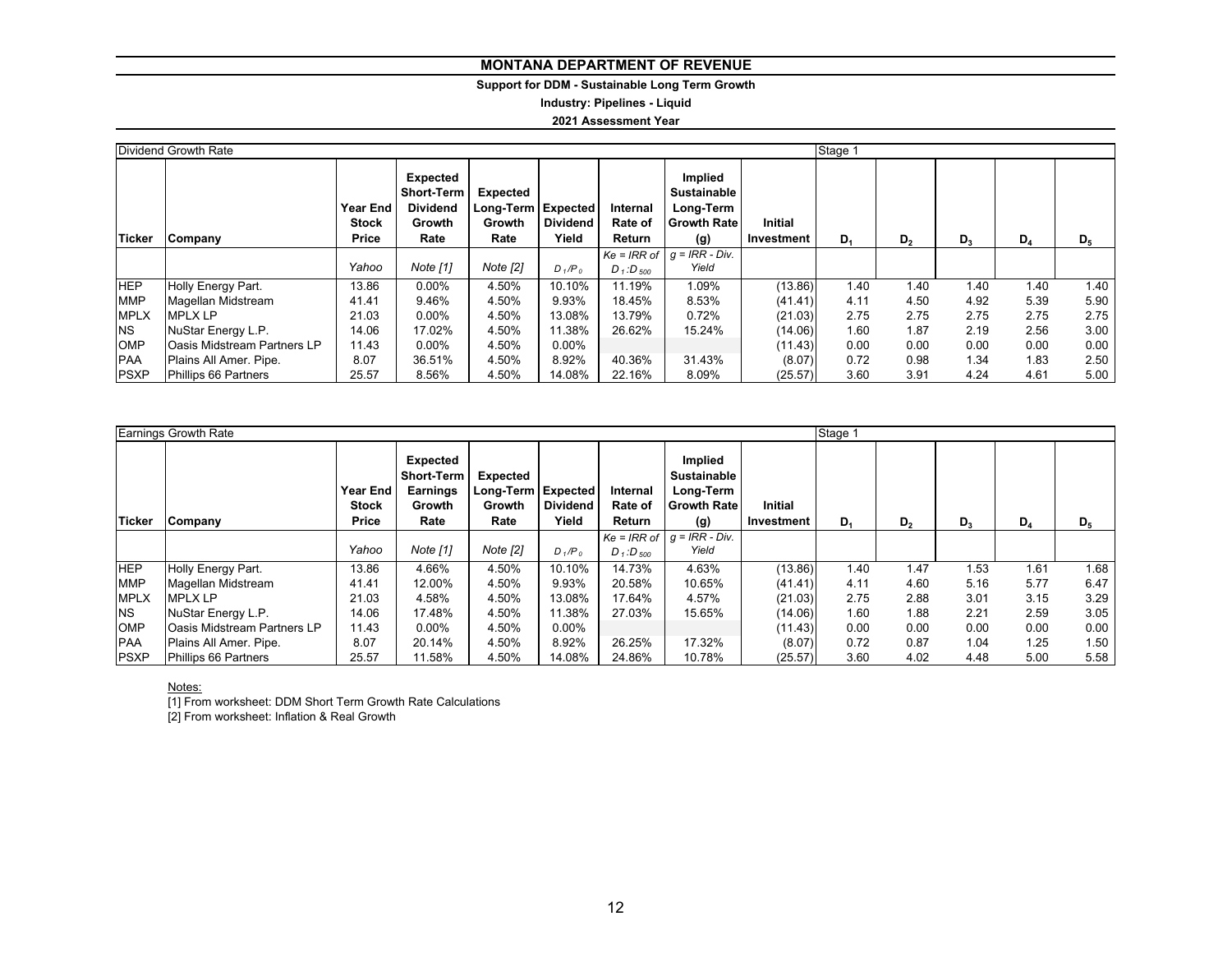# **Support for DDM - Sustainable Long Term Growth**

**Industry: Pipelines - Liquid**

# **2021 Assessment Year**

| Dividend Stage 2 |         |      |       |       |          |          |          |          |          |          |          |          |          |          |          | Stage 3  |          |                 |
|------------------|---------|------|-------|-------|----------|----------|----------|----------|----------|----------|----------|----------|----------|----------|----------|----------|----------|-----------------|
| Ticker           | $D_{6}$ | D,   | $D_8$ | $D_9$ | $D_{10}$ | $D_{11}$ | $D_{12}$ | $D_{13}$ | $D_{14}$ | $D_{15}$ | $D_{16}$ | $D_{17}$ | $D_{18}$ | $D_{19}$ | $D_{20}$ | $D_{21}$ | $D_{22}$ | $D_{500}$       |
|                  |         |      |       |       |          |          |          |          |          |          |          |          |          |          |          |          |          |                 |
| <b>HEP</b>       | 1.40    | 1.41 | 1.41  | 1.42  | 1.42     | 1.43     | 1.43     | 1.43     | 1.44     | 1.44     | 1.45     | 1.45     | 1.46     | 1.46     | 1.46     | 1.53     | 1.60     | 2,195,136,068   |
| <b>MMP</b>       | 6.44    | 7.03 | 7.67  | 8.37  | 9.13     | 9.97     | 10.87    | 11.87    | 12.95    | 14.13    | 15.42    | 16.83    | 18.37    | 20.04    | 21.87    | 22.86    | 23.89    | 32,790,896,177  |
| <b>MPLX</b>      | 2.76    | 2.77 | 2.77  | 2.78  | 2.79     | 2.80     | 2.81     | 2.82     | 2.83     | 2.83     | 2.84     | 2.85     | 2.86     | 2.87     | 2.88     | 3.01     | 3.14     | 4,311,874,419   |
| <b>NS</b>        | 3.49    | 4.05 | 4.70  | 5.47  | 6.35     | 7.38     | 8.57     | 9.96     | 11.57    | 13.44    | 15.62    | 18.15    | 21.08    | 24.50    | 28.46    | 29.74    | 31.08    | 42,665,068,793  |
| OMP              | 0.00    | 0.00 | 0.00  | 0.00  | 0.00     | 0.00     | 0.00     | 0.00     | 0.00     | 0.00     | 0.00     | 0.00     | 0.00     | 0.00     | 0.00     | 0.00     | 0.00     | 0               |
| <b>PAA</b>       | 3.36    | 4.51 | 6.07  | 8.15  | 10.95    | 14.72    | 19.77    | 26.57    | 35.70    | 47.98    | 64.47    | 86.63    | 16.40    | 156.41   | 210.18   | 219.64   | 229.52   | 315,069,252,292 |
| <b>PSXP</b>      | 5.41    | 5.86 | 6.35  | 6.88  | 7.45     | 8.06     | 8.73     | 9.45     | 10.24    | 11.09    | 12.01    | 13.00    | 14.08    | 15.25    | 16.51    | 17.25    | 18.03    | 24,747,600,329  |

|               | Earnings Stage 2 |      |       |                |          |          |          |          |          |          |          |          |          |          | Stage 3  |          |          |                |
|---------------|------------------|------|-------|----------------|----------|----------|----------|----------|----------|----------|----------|----------|----------|----------|----------|----------|----------|----------------|
| <b>Ticker</b> | D <sub>r</sub>   | D,   | $D_8$ | D <sub>9</sub> | $D_{10}$ | $D_{11}$ | $D_{12}$ | $D_{13}$ | $D_{14}$ | $D_{15}$ | $D_{16}$ | $D_{17}$ | $D_{18}$ | $D_{19}$ | $D_{20}$ | $D_{21}$ | $D_{22}$ | $D_{500}$      |
|               |                  |      |       |                |          |          |          |          |          |          |          |          |          |          |          |          |          |                |
| <b>HEP</b>    | 1.76             | 1.84 | 1.93  | 2.02           | 2.11     | 2.21     | 2.31     | 2.42     | 2.53     | 2.65     | 2.77     | 2.90     | 3.03     | 3.18     | 3.32     | 3.47     | 3.63     | 4,981,726,068  |
| <b>MMP</b>    | 7.21             | 8.04 | 8.96  | 9.99           | 11.14    | 12.42    | 13.85    | 15.44    | 17.22    | 19.20    | 21.41    | 23.87    | 26.61    | 29.67    | 33.08    | 34.57    | 36.13    | 49,593,467,178 |
| <b>MPLX</b>   | 3.44             | 3.60 | 3.76  | 3.93           | 4.11     | 4.30     | 4.50     | 4.70     | 4.92     | 5.14     | 5.38     | 5.62     | 5.88     | 6.15     | 6.43     | 6.72     | 7.02     | 9,642,440,696  |
| <b>NS</b>     | 3.55             | 4.14 | 4.83  | 5.64           | 6.57     | 7.66     | 8.94     | 10.42    | 12.15    | 14.17    | 16.53    | 19.27    | 22.48    | 26.21    | 30.56    | 31.94    | 33.38    | 45,816,787,981 |
| <b>OMP</b>    | 0.00             | 0.00 | 0.00  | 0.00           | 0.00     | 0.00     | 0.00     | 0.00     | 0.00     | 0.00     | 0.00     | 0.00     | 0.00     | 0.00     | 0.00     | 0.00     | 0.00     | 0              |
| <b>PAA</b>    | 1.79             | 2.13 | 2.53  | 3.02           | 3.59     | 4.28     | 5.10     | 6.07     | 7.23     | 8.61     | 10.26    | 12.22    | 14.55    | 17.33    | 20.64    | 21.57    | 22.54    | 30,936,442,493 |
| <b>PSXP</b>   | 6.20             | 6.89 | 7.65  | 8.50           | 9.45     | 10.50    | 11.66    | 12.96    | 14.40    | 16.00    | 17.77    | 19.75    | 21.94    | 24.38    | 27.09    | 28.31    | 29.58    | 40,605,541,470 |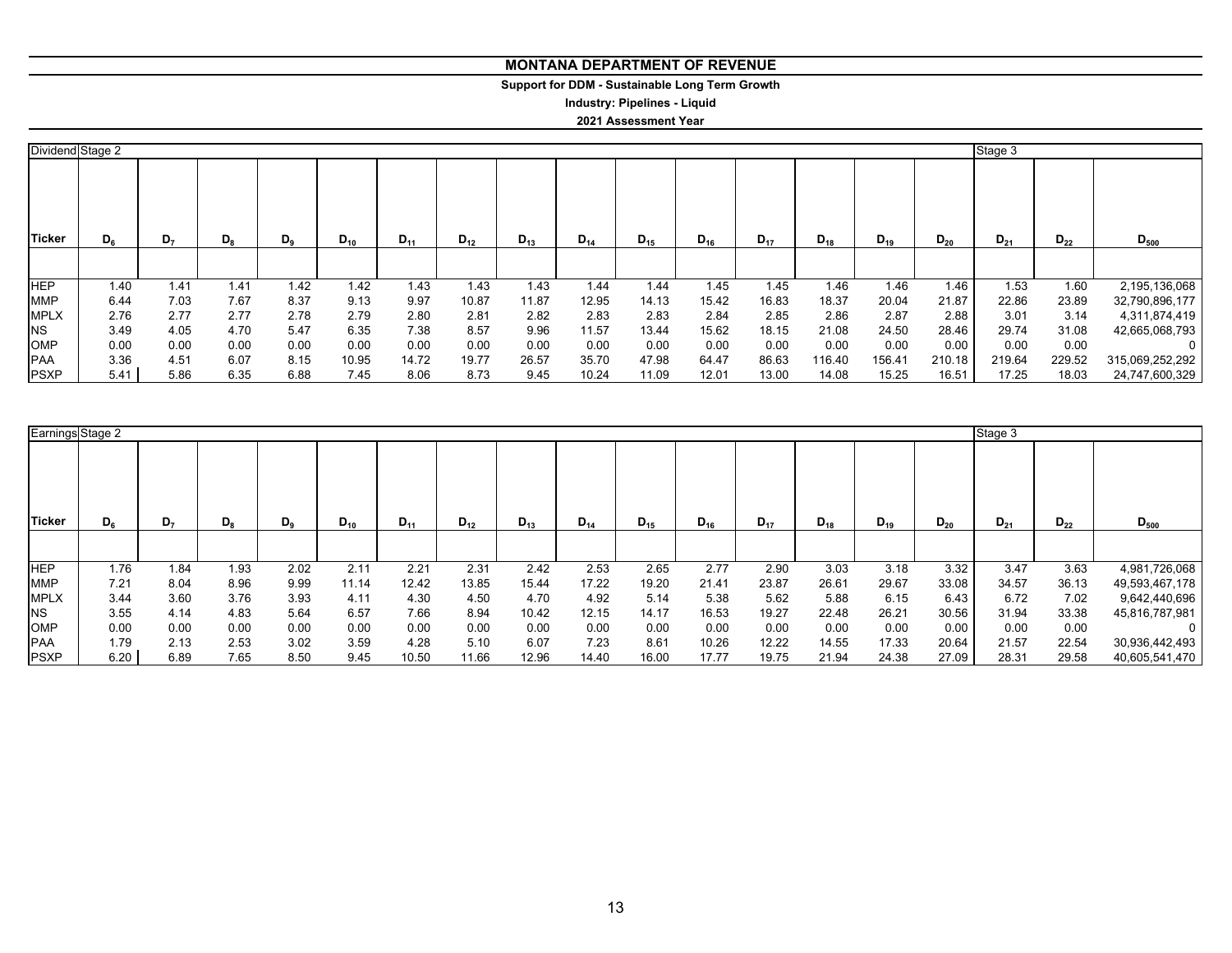# **Support for Yield Capitalization Rate - Debt Rating**

**Industry: Pipelines - Liquid**

# **2021 Assessment Year**

| A               | в                           | C               | D                | Е                | F              |  |  |  |  |
|-----------------|-----------------------------|-----------------|------------------|------------------|----------------|--|--|--|--|
|                 |                             |                 |                  | Moody's          |                |  |  |  |  |
| Ticker          |                             | <b>Industry</b> | <b>Financial</b> | <b>Long Term</b> | <b>Numeric</b> |  |  |  |  |
|                 | <b>Symbol Company</b>       | Group           | <b>Strength</b>  | Rating           | Rating         |  |  |  |  |
|                 |                             | Value Line      | Value Line       | Moodys.com       |                |  |  |  |  |
|                 |                             |                 |                  |                  |                |  |  |  |  |
| <b>HEP</b>      | Holly Energy Part.          | <b>PIPEMLP</b>  | C+               | Ba2              | 12             |  |  |  |  |
| <b>MMP</b>      | Magellan Midstream          | <b>PIPEMLP</b>  | B+               | Baa1             | 8              |  |  |  |  |
| <b>MPLX</b>     | <b>MPLX LP</b>              | <b>PIPEMLP</b>  | B+               | Baa2             | 9              |  |  |  |  |
| <b>INS</b>      | NuStar Energy L.P.          | <b>PIPEMLP</b>  | В                | Ba3              | 13             |  |  |  |  |
| <b>OMP</b>      | Oasis Midstream Partners LP | <b>PIPEMLP</b>  | C+               |                  |                |  |  |  |  |
| <b>PAA</b>      | Plains All Amer. Pipe.      | <b>PIPEMLP</b>  | B                | Ba1              | 11             |  |  |  |  |
| <b>PSXP</b>     | Phillips 66 Partners        | <b>PIPEMLP</b>  | $B++$            | Baa3             | 10             |  |  |  |  |
| Average         |                             |                 |                  |                  | 11             |  |  |  |  |
| <b>Median</b>   |                             |                 |                  |                  | 11             |  |  |  |  |
|                 | <b>Trimmed Average</b>      |                 |                  |                  | 11             |  |  |  |  |
| High            |                             |                 |                  |                  |                |  |  |  |  |
| Low             |                             |                 |                  |                  | 8              |  |  |  |  |
| <b>Selected</b> |                             |                 |                  | Ba1              | 11             |  |  |  |  |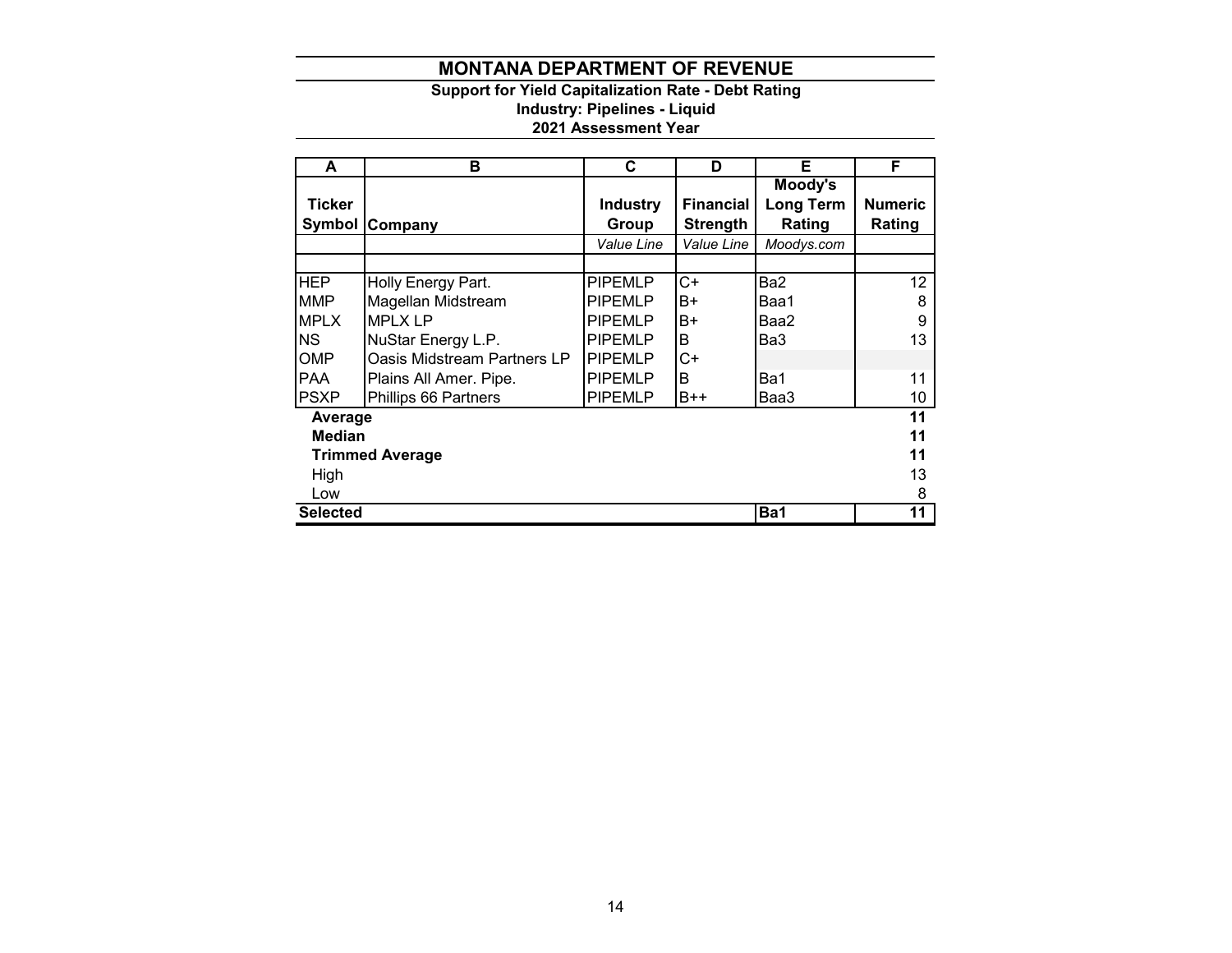# **Support for Direct Capitalization - Equity Capitalization Rates**

**2021 Assessment Year Industry: Pipelines - Liquid**

|               | в                           | C                  | D                  | E.                  |                          | G     | н               |            |                                            | n             |      | М             |                          | Ο                      | P                               | O           | R           |
|---------------|-----------------------------|--------------------|--------------------|---------------------|--------------------------|-------|-----------------|------------|--------------------------------------------|---------------|------|---------------|--------------------------|------------------------|---------------------------------|-------------|-------------|
|               |                             | End of             |                    |                     |                          |       | Ke              | Ke         |                                            |               |      |               | Ke<br>Estimate -<br>Cash | Ke<br><b>IEstimate</b> |                                 |             |             |
|               |                             | Year               |                    |                     |                          |       | <b>Estimate</b> |            | <b>Estimate - VL Historic</b>              | <b>VL Est</b> |      | <b>VL Est</b> | <b>Flow</b>              | Cash                   |                                 | <b>Book</b> |             |
|               |                             | Closing            | <b>VL Historic</b> |                     | VL Historic   VL Est P/E |       | Earnings        | Earnings   | <b>Cash Flow   Cash Flow   VL Historic</b> |               |      | P/CF          | (Hist.                   |                        | <b>Flow (Est. Market Value)</b> | Value       |             |
| <b>Ticker</b> | Company                     | <b>Stock Price</b> | <b>EPS</b>         | <b>IVL Est EPSI</b> | <b>P/E Ratio</b>         | Ratio | (Hist. P/E)     | (Est. P/E) | Per Share   Per Share   P/CF Ratio         |               |      | Ratio         | P(CF)                    | P(CF)                  | of Equity                       | of Equity   | <b>MTBR</b> |
|               |                             | Yahoo              | Value Line         | Value Line          | C/D                      | C/E   | 1/F             | 1/G        | Value Line                                 | Value Line    | C/J  | C/K           | 1/L                      | 1/M                    | Price x Shrs                    | Value Line  | P/Q         |
| <b>HEP</b>    | Holly Energy Part.          | 13.86              | 1.64               | 1.75                | 8.45                     | 7.92  | 11.83%          | 12.63%     | 2.72                                       | 2.70          | 5.10 | 5.13          | 19.63%                   | 19.48%                 | 1,461,259                       | 381,100     | 3.83        |
| <b>MMP</b>    | Magellan Midstream          | 41.41              | 3.66               | 3.75                | 11.31                    | 11.04 | 8.84%           | 9.06%      | 5.55                                       | 4.80          | 7.46 | 8.63          | 13.40%                   | 11.59%                 | 9,458,293                       | 2,715,000   | 3.48        |
| <b>MPLX</b>   | <b>MPLX LP</b>              | 21.03              | 2.39               | 2.55                | 8.80                     | 8.25  | 11.36%          | 12.12%     | 3.10                                       | 3.65          | 6.78 | 5.76          | 14.74%                   | 17.35%                 | 22,259,935                      | 16,613,000  | 1.34        |
| <b>NS</b>     | NuStar Energy L.P.          | 14.06              | (1.75)             | 1.05                | (8.04)                   | 13.39 |                 | 7.47%      | 3.38                                       | 5.40          | 4.16 | 2.60          | 24.03%                   | 38.39%                 | 1,539,608                       | 2,358,100   | 0.65        |
| <b>OMP</b>    | Oasis Midstream Partners LP | 11.43              | (11.51)            | 0.00                | (0.99)                   |       |                 |            | 4.48                                       | 0.00          | 2.55 |               | 39.20%                   |                        | 386,380                         | 292,400     | 1.32        |
| <b>PAA</b>    | Plains All Amer. Pipe.      | 8.07               | (3.33)             | 1.20                | (2.42)                   | 6.72  |                 | 14.87%     | 3.54                                       | 1.80          | 2.28 | 4.48          | 43.88%                   | 22.31%                 | 5,827,829                       | 13,062,000  | 0.45        |
| <b>PSXP</b>   | Phillips 66 Partners        | 25.57              | 3.23               | 4.00                | 7.92                     | 6.39  | 12.63%          | 15.64%     | 4.41                                       | 4.15          | 5.80 | 6.16          | 17.24%                   | 16.23%                 | 5,839,349                       | 2,834,000   | 2.06        |
| Average       |                             |                    |                    |                     | 3.58                     | 8.95  | 11.17%          | 11.96%     |                                            |               | 4.88 | 5.46          | 24.59%                   | 20.89%                 |                                 |             | 1.88        |
| Median        |                             |                    |                    |                     | 7.92                     | 8.08  | 11.60%          | 12.38%     |                                            |               | 5.10 | 5.45          | 19.63%                   | 18.42%                 |                                 |             | 1.34        |
|               | <b>Trimmed Average</b>      |                    |                    |                     | 4.35                     | 8.48  | 11.60%          | 12.17%     |                                            |               | 4.88 | 5.38          | 22.97%                   | 18.84%                 |                                 |             | 1.77        |
| High          |                             |                    |                    |                     | 11.31                    | 13.39 | 12.63%          | 15.64%     |                                            |               | 7.46 | 8.63          | 43.88%                   | 38.39%                 |                                 |             | 3.83        |
| Low           |                             |                    |                    |                     | (8.04)                   | 6.39  | 8.84%           | 7.47%      |                                            |               | 2.28 | 2.60          | 13.40%                   | 11.59%                 |                                 |             | 0.45        |
| Selected      |                             |                    |                    |                     |                          |       |                 | 12.10%     |                                            |               |      |               |                          | 18.90%                 |                                 |             | 1.34        |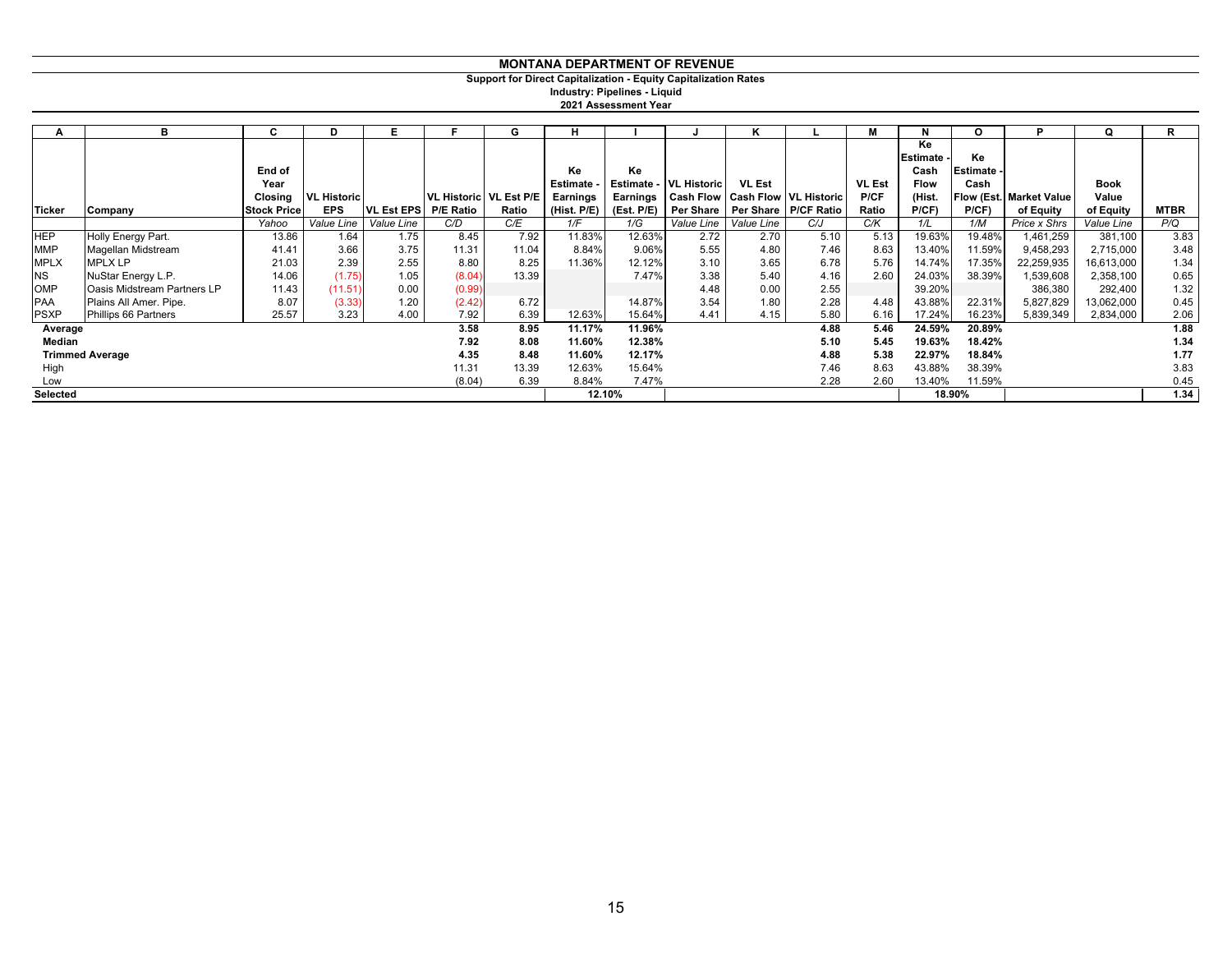# **Support for Direct Capitalization - Debt Capitalization Rate**

**Industry: Pipelines - Liquid**

**2021 Assessment Year**

*(\$ in Thousands)*

| A               | В                           | C                   | D                    | E                    | F                   | G                   | н                 |                      |             |
|-----------------|-----------------------------|---------------------|----------------------|----------------------|---------------------|---------------------|-------------------|----------------------|-------------|
|                 |                             | <b>Current Year</b> | <b>Previous Year</b> | <b>Previous Year</b> | <b>Current Year</b> | <b>Current Year</b> | Average           | <b>Current Yield</b> | <b>MTBR</b> |
| <b>Ticker</b>   | <b>Company</b>              | Interest Exp.       | <b>MV LT Debt</b>    | <b>BV LT Debt</b>    | <b>MV LT Debt</b>   | <b>BV LT Debt</b>   | <b>MV LT Debt</b> |                      |             |
|                 |                             | 10-K                | 10-K                 | 10-K                 | $10-K$              | $10-K$              | $(D+F)/2$         | (C/H)                | (F/G)       |
| <b>HEP</b>      | Holly Energy Part.          | 59,424              | 1,561,244            | 1,535,730            | 1,491,800           | 1,477,363           | 1,526,522         | 3.89%                | 1.01        |
| <b>MMP</b>      | Magellan Midstream          | 234,133             | 5,192,685            | 4,706,075            | 5,880,850           | 4,978,691           | 5,536,768         | 4.23%                | 1.18        |
| <b>MPLX</b>     | <b>MPLX LP</b>              | 829,000             | 21,141,000           | 19,713,000           | 23,056,000          | 20,139,000          | 22,098,500        | 3.75%                | 1.14        |
| NS.             | NuStar Energy L.P.          | 229,054             | 3,507,493            | 3,397,331            | 3,857,455           | 3,597,335           | 3,682,474         | 6.22%                | 1.07        |
| OMP             | Oasis Midstream Partners LP | 12,783              | 458,500              | 459,057              | 450,000             | 450,570             | 454,250           | 2.81%                | 1.00        |
| PAA             | Plains All Amer. Pipe.      | 436,000             | 9,991,000            | 9,691,000            | 11,013,000          | 10,213,000          | 10,502,000        | 4.15%                | 1.08        |
| <b>PSXP</b>     | Phillips 66 Partners        | 121,000             | 3,725,000            | 3,516,000            | 4,217,000           | 3,909,000           | 3,971,000         | 3.05%                | 1.08        |
|                 | <b>All Companies</b>        | 1,921,394           |                      |                      | 49,966,105          | 44,764,959          | 47,771,514        | 4.02%                | 1.12        |
| Average         |                             |                     |                      |                      |                     |                     |                   | 4.02%                | 1.08        |
| <b>Median</b>   |                             |                     |                      |                      |                     |                     |                   | 3.89%                | 1.08        |
|                 | <b>Trimmed Average</b>      |                     |                      |                      |                     |                     |                   | 3.81%                | 1.08        |
| High            |                             |                     |                      |                      |                     |                     |                   | 6.22%                | 1.18        |
| Low             |                             |                     |                      |                      |                     |                     |                   | 2.81%                | 1.00        |
| <b>Selected</b> |                             |                     |                      |                      |                     |                     |                   | 3.90%                | 1.08        |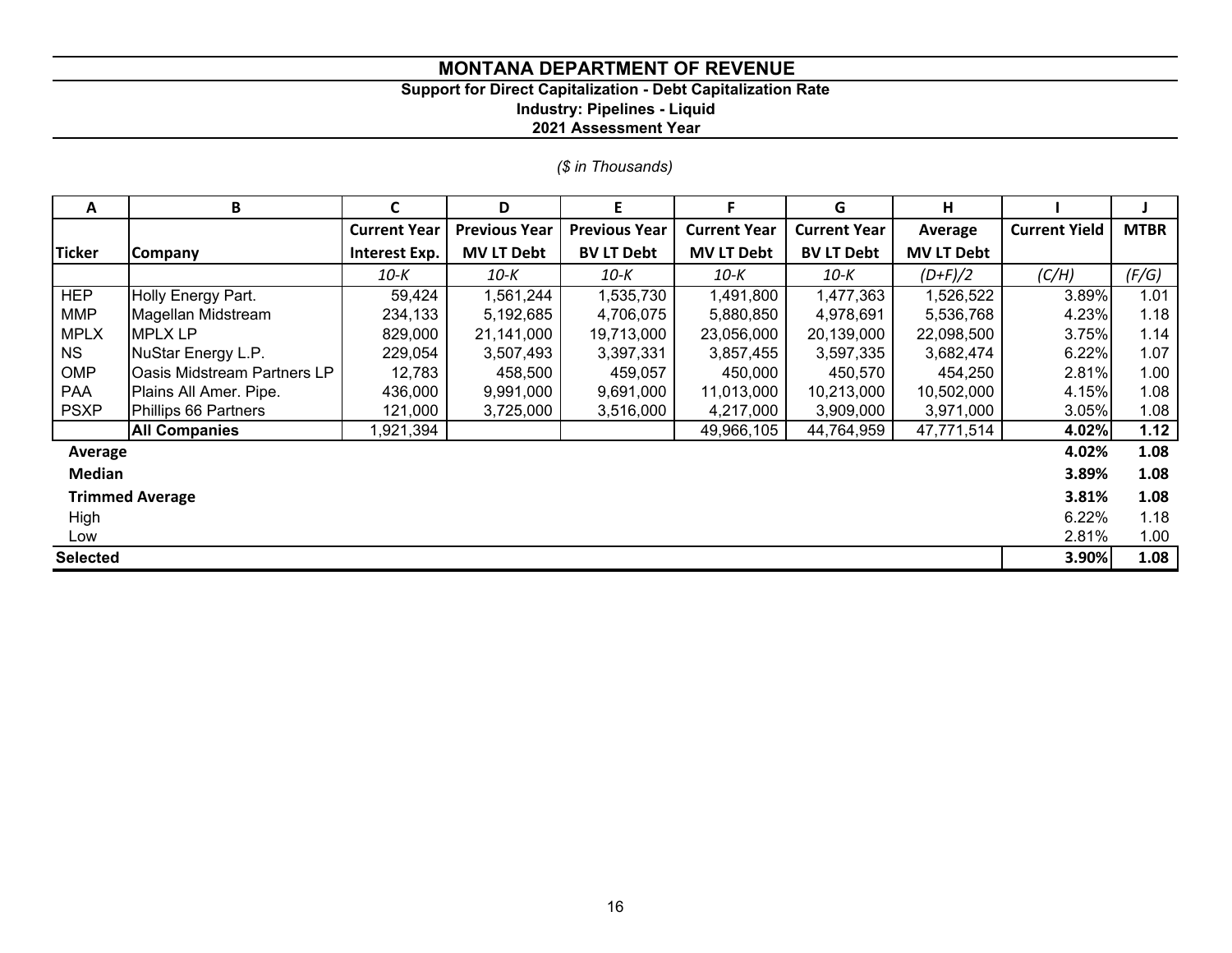**Support of Stock Price - From YAHOO Finance**

**Industry: Pipelines - Liquid**

**2021 Assessment Year**

|               |                                    | <b>End of Period Closing Stock Price</b> |       |       |       |       |       |       |       |       |       |       |       |  |
|---------------|------------------------------------|------------------------------------------|-------|-------|-------|-------|-------|-------|-------|-------|-------|-------|-------|--|
|               |                                    | -5                                       |       |       | 16    |       | 8     |       | 10    | 11    | 12    | 13    | 14    |  |
| A             | в                                  | C                                        |       | Е     |       | G     | н     |       |       | ĸ     |       | M     | N     |  |
|               |                                    |                                          |       |       |       |       |       |       |       |       |       |       |       |  |
| <b>Ticker</b> | Company                            | Jan.                                     | Feb.  | Mar.  | Apr.  | May.  | Jun.  | Jul.  | Aug.  | Sep.  | Oct.  | Nov.  | Dec.  |  |
| <b>HEP</b>    | Holly Energy Part.                 | 19.98                                    | 18.68 | 12.63 | 13.26 | 14.55 | 13.46 | 12.46 | 13.54 | 11.49 | 10.86 | 13.21 | 13.86 |  |
| <b>MMP</b>    | Magellan Midstream                 | 54.44                                    | 48.38 | 32.92 | 37.11 | 40.91 | 39.91 | 37.43 | 35.14 | 32.44 | 33.71 | 39.03 | 41.41 |  |
| <b>MPLX</b>   | <b>IMPLX LP</b>                    | 20.23                                    | 17.06 | 10.06 | 15.67 | 16.44 | 15.59 | 16.48 | 16.48 | 14.72 | 16.10 | 19.68 | 21.03 |  |
| <b>NS</b>     | NuStar Energy L.P.                 | 23.61                                    | 19.63 | 7.59  | 10.76 | 15.35 | 13.04 | 13.13 | 12.37 | 9.96  | 9.27  | 12.46 | 14.06 |  |
| <b>OMP</b>    | <b>Oasis Midstream Partners LP</b> | 12.58                                    | 9.72  | 4.15  | 5.36  | 7.33  | 7.64  | 7.26  | 8.72  | 5.72  | 6.62  | 9.75  | 11.43 |  |
| <b>PAA</b>    | Plains All Amer. Pipe.             | 14.84                                    | 12.44 | 4.81  | 8.04  | 9.01  | 8.21  | 7.10  | 6.73  | 5.68  | 5.94  | 7.77  | 8.07  |  |
| <b>PSXP</b>   | Phillips 66 Partners               | 51.19                                    | 48.35 | 32.40 | 37.84 | 40.50 | 32.67 | 25.20 | 25.14 | 21.52 | 21.92 | 26.03 | 25.57 |  |